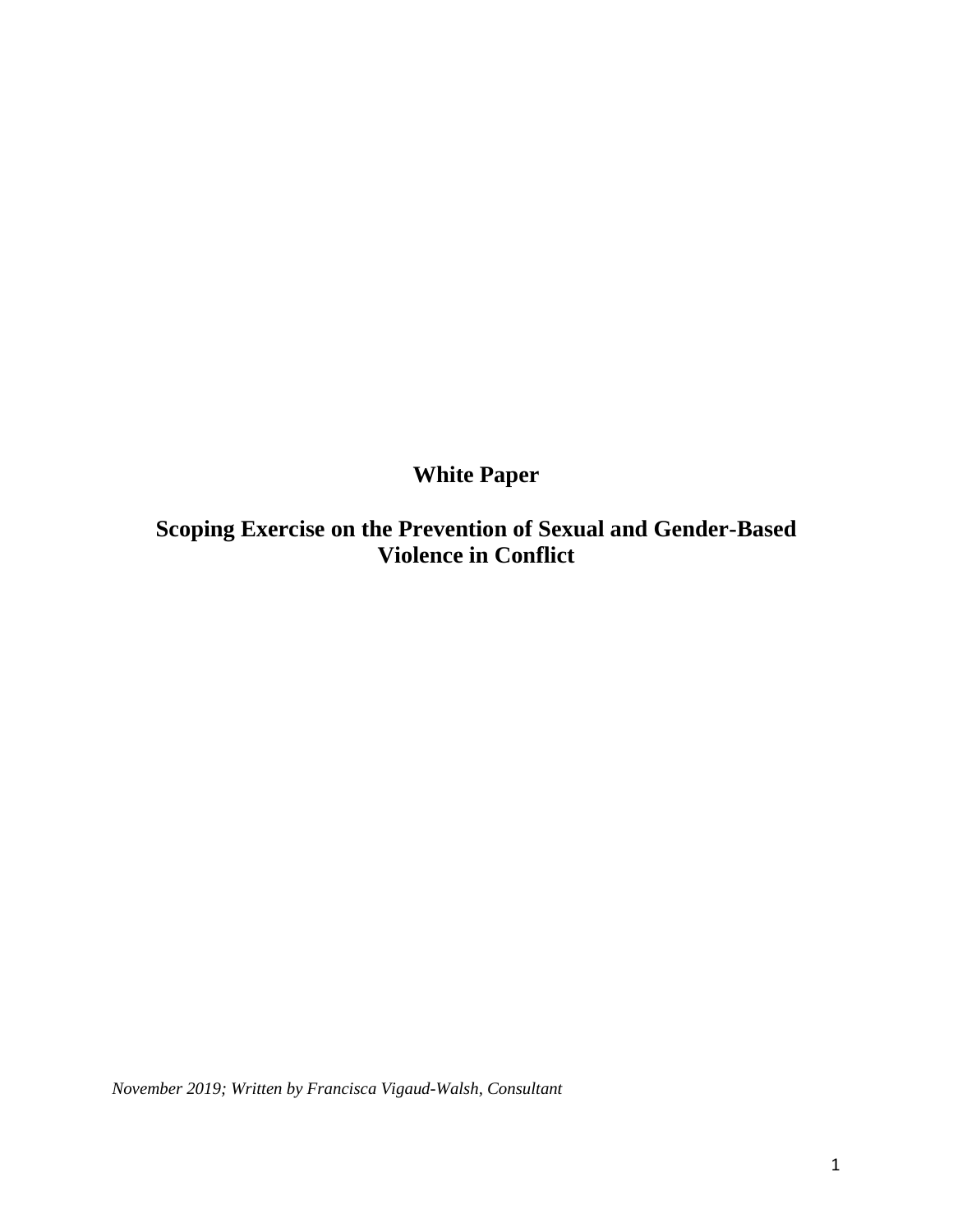# **BACKGROUND**

#### *Introduction*

InterAction is leading an effort to develop a "Results-Based Evaluation Framework for SGBV<sup>1</sup> Prevention in Humanitarian Crises" in order to track SGBV prevention and demonstrate outcomes in the form of measurably reduced risk. It is expected that such a framework will be practical enough for field-level use across crisis contexts where a diversity of SGBV risks are experienced by diverse population groups.

In recognition of humanitarian actors' increasing interventions in the areas of primary and secondary prevention of SGBV, InterAction commissioned an initial 'SGBV prevention scoping study' to understand the current landscape of *effective* prevention strategies that are designed to address a diverse spectrum of SGBV risks in humanitarian settings.

The scoping study consisted of a 'literature analysis' and stakeholder consultations with a view to meeting the following key objectives:

• Identify SGBV risk patterns and underlying drivers that give rise to risks;

*Highlights: The literature did not allow an assessment of what/how organizations identified risk patterns, and whether/how the risk patterns were used to design a program of interventions informed by a theory of change. However, it was clear that there is a general conflation of all elements of the risk equation – risk, threat, vulnerability and capacities – across most documents (program descriptions and guidance documents). Vulnerabilities were generally not analyzed in relation to threats. Discussion of capacities (and how they were leveraged in programs) were nearly entirely absent.* 

• Identify the current range of interventions and strategies aimed at preventing each risk pattern, while identifying potential gaps in strategies and interventions;

*Highlights: Literature and systematic reviews of interventions could not measure the quality of the interventions and strategies, and overall there is an absence of data on risk patterns to inform design. Gaps in strategies and interventions for the following sub-population groups exist: Men and Boys; Male perpetrators (as men who have been exposed to violent episodes, which researchers are finding positively correlates with exposure to violent episodes); Sexual minorities; the elderly, people living with HIV/AIDS, people living with disabilities; men that do not see themselves as bound by social norms; adolescent girls; children affected by IPV and other forms of violence in the household. Gaps in guidance and interventions per risk pattern include early marriage, transactional sex, FGM/C, slavery and trafficking for sex, labor and other exploitative reasons.*

<sup>&</sup>lt;sup>1</sup> InterAction, in consultation with the Prevention Evaluation Framework Steering Committee, selected the term Sexual and Gender-Based Violence (SGBV) for this body of work. This term was used to ensure that the scoping exercise and the eventual proposed framework encompassed a diverse population of those who experience sexual and gender-based violence. It was used to avoid equating gender-based violence with violence against women.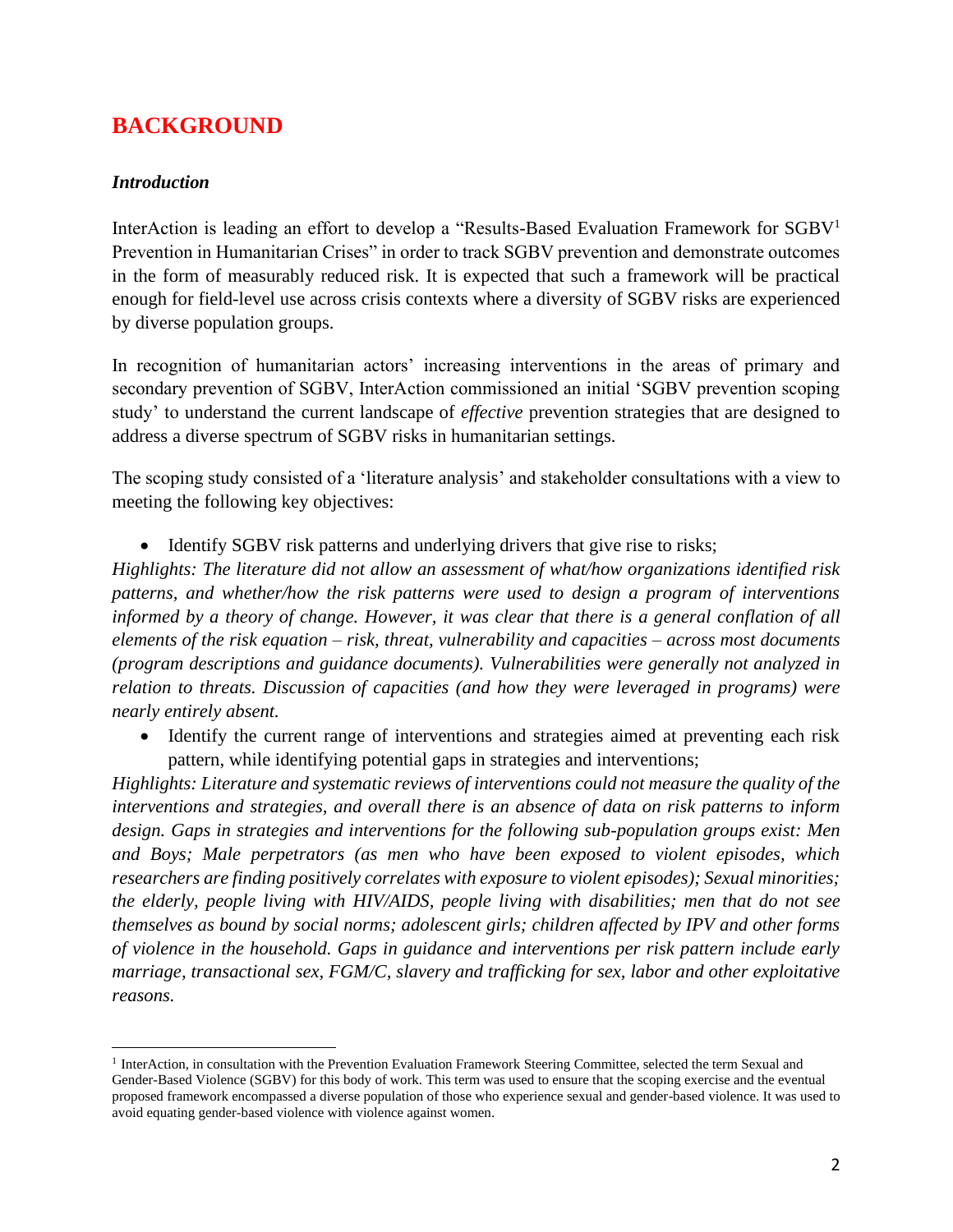• Identify any existing theories of change that underpin the current range of prevention interventions and strategies; and

*Highlights: It is unclear in the literature to which degree global theories of change inform programming, and to which degree context-specific ones are developed to address risk patterns. According to those interviewed, there is a wide range of development, use and/or reliance on theories of changes to inform programming, depending on the expertise and size of the agency.* 

• Identify any existing measures used to monitor/determine effective  $SGBV$  prevention.<sup>2</sup> *Highlights: It is unclear if program indicators are fit for purpose and used to measure impact, rather than outputs, and there is a need to explore both qualitative indicators and proxy indicators. There are recent instances where new indicators for innovative interventions have been developed for social norms change programs, as they were previously inexistent (according to researchers).*

#### *Methodology*

Literature Analysis - The initial scope of work called for a literature review of a list of pre-selected materials that comprise Guidelines, Handbooks and Best Practice Documents; Academic and/or Institutional Research; Program/Project Evaluations (program reviews or assessments rather than formal academic evaluations); and Approaches, Tools, and Methods for GBV Prevention M&E. *(See Annex A: SGBV Prevention: A Literature Review – Draft 2 December, 2018 for the original document list)* Additions to the list would be made following discussions with key stakeholders and relied, in part, on interviewees sharing their organizations' tools and program documents. Criteria for literature inclusion such as intervention settings, prevention programming definition and other such parameters were established. *(See Annex B: Scoping Planning Document)* 

After discussions with InterAction staff, it was determined that a full literature review was neither possible in the allotted time frame, nor was it necessary given the multiple academic literature reviews that were included in the pre-selected list. The consultant thus did a literature *analysis* of some twenty key documents, focusing on academic and institutional evaluations of SGBV prevention programs, where SGBV prevention and incidence reduction was the stated outcome of the evaluated program (in contrast to risk mitigation through other humanitarian streams of programming, such as shelter, WASH, food security, etc.) The focus on existing literature reviews permitted for a collation and analysis of institutional and academic perspectives of many more programs than what would have been permitted otherwise. In tandem, InterAction staff did a review of the remaining documents from the pre-selected materials, which the consultant studied and incorporated into the overall analysis. All documents were reviewed through a results-based protection lens, specifically keeping with the following considerations in mind:

<sup>&</sup>lt;sup>2</sup> This exercise does not include a formal quality control of such monitoring measures.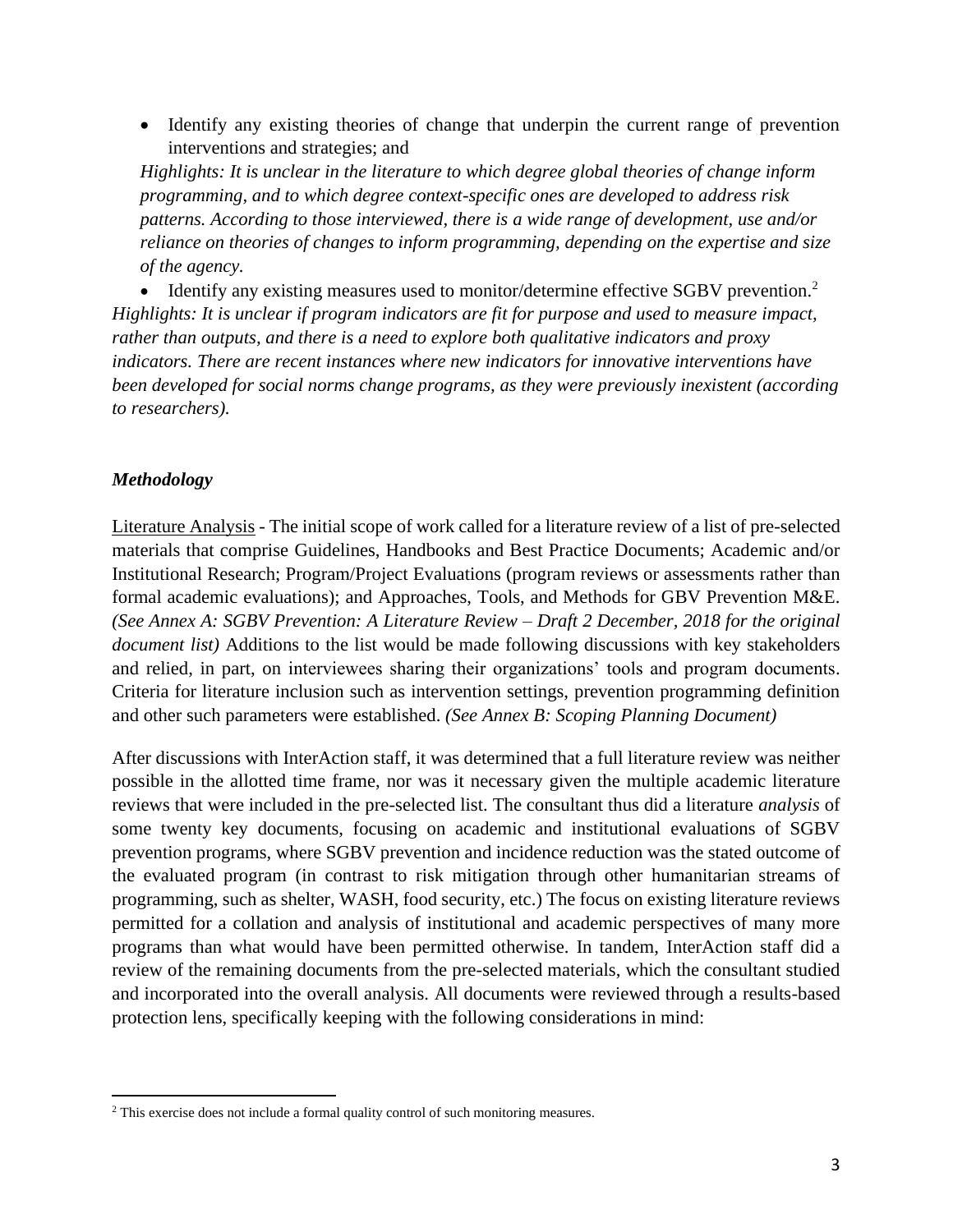- Whether the intervention analyzes or provides tools to understand the nuances of risks [Risk = Threat x Vulnerability/Capacity] in each intervention setting;
- Whether existing intervention strategies build from existing analyses of contexts or whether they are based on assumptions;
- How intervention strategies are tailored to each threat; and
- What are the inherent assumptions underlying prevention guidance document/program/study, and how were they arrived at?

Stakeholder Interviews – Semi-structured interviews were held with nearly all the reference and steering group members with a few exceptions, where travel or personnel leave presented scheduling conflicts. Further, interviews were held with some key stakeholders outside of the advisory group. The principal purpose of the interviews was to gather information (including further literature) on how organizational prevention interventions align with theories of change and understand expert views on challenges and opportunities to effective prevention program design, and monitoring an evaluation; these views were meant to further distill the findings from the literature analysis. Further, some interviewees shared their views on the proposed evaluation framework and recommendations for moving forward.

It was initially envisioned that a matrix would be developed to capture the full panoply of existing prevention interventions per risk patterns, as well as measurements for evaluating outcomes, amongst other things. *(See Annex C: Sample Draft Matrix)* This would have both provided the advisory committee a visual representation of the findings, as well as made for an easier and substantiated analysis. However, this exercise was rendered impossible for the following reasons:

- The information required to fill out this matrix was simply unavailable across the documentation studies – systematic reviews, literature reviews, guidelines. No document provided the level of detail required.
- No advisory group members (save one) provided any specific program documents (program proposals or descriptions, log frames, M&E frameworks, etc.) from which this information could be derived.
- Even if such program documents had been provided and sufficient time allotted to the consultant for such an analysis – the matrix would prove to be misleading; risk pattern analyses (including definitions/understanding of each element of the risk equation) vary significantly per organization/individual, as might other variables (fidelity to intervention design at the time of implementation, quality of programming, etc.) The picture of current programming would be inaccurate.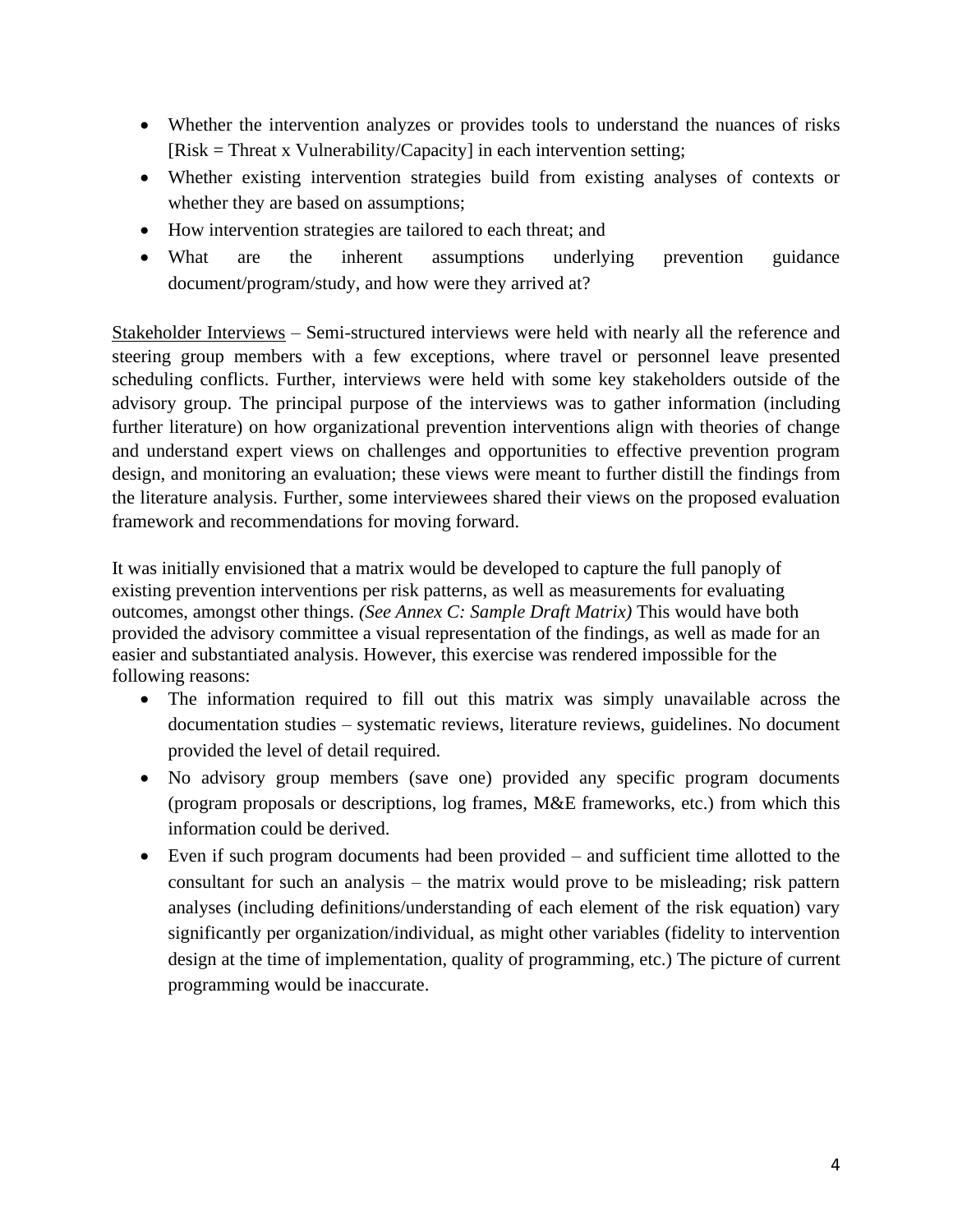# **LITERATURE ANALYSIS**

## *Purposes of the Documents*

The final selection of literature for analysis falls within a broad range of categories, from program design guidelines to effectiveness studies. Below is a representative sample of the diversity of selected documents for review. An analysis of these documents, per scoping study objectives, follows. Please note that save one exception, stakeholders did not forward organizational documents for analysis. This limited the analysis to what was publicly available and thus prevented the possibility of analyzing program proposals, monitoring and evaluation plans, etc.

Guidance for Program Design

- Provide recommendations on how to more effectively design GBV programming to encompass household violence/abuse/rape and to address the potential long-term consequences of children witnessing violence in their households.
- Share learning from the piloting of field tools to identify vulnerable adolescent girls, and safe, gender-specific livelihood options; share risk analysis guidance for livelihoods.
- Methods for reducing vulnerability during firewood collection proposed fuel alternatives and protection strategies.
- Underscore importance of reaching underserved populations, including men and boys, LGBQTI+.
- Humanitarian's responsibilities vis-à-vis prevention.

## Assessment of Risk Patterns

- Assessment of GBV risks facing urban refugees.
- Study on prevalence, forms, patterns and drivers of violence against women and girls (VAWG) in South Sudan, to inform specific recommendations to prevention and respond to partner and non-partner VAWG.

#### Studies to delineate effectiveness of program interventions

- To examine relationship between livelihood strategies and vulnerability to violence; identify promising examples of economic empowerment programs to reduce vulnerability to violence; provide guidance and tools to involve women to address risks of harm when earning income.
- To understand interventions that are effective in preventing GBV in refugee populations.
- Examination of prevention/support of women and girls in early phase of Haiyan response.
- Analysis of good practice in preventing and responding to GBV in humanitarian contexts.
- A 'realist-informed' systematic review of underlying mechanisms by which interventions appeared to reduce risk/incidence of sexual violence.
- Recent evidence on VAWG prevention, and what this tells us about effectiveness of interventions.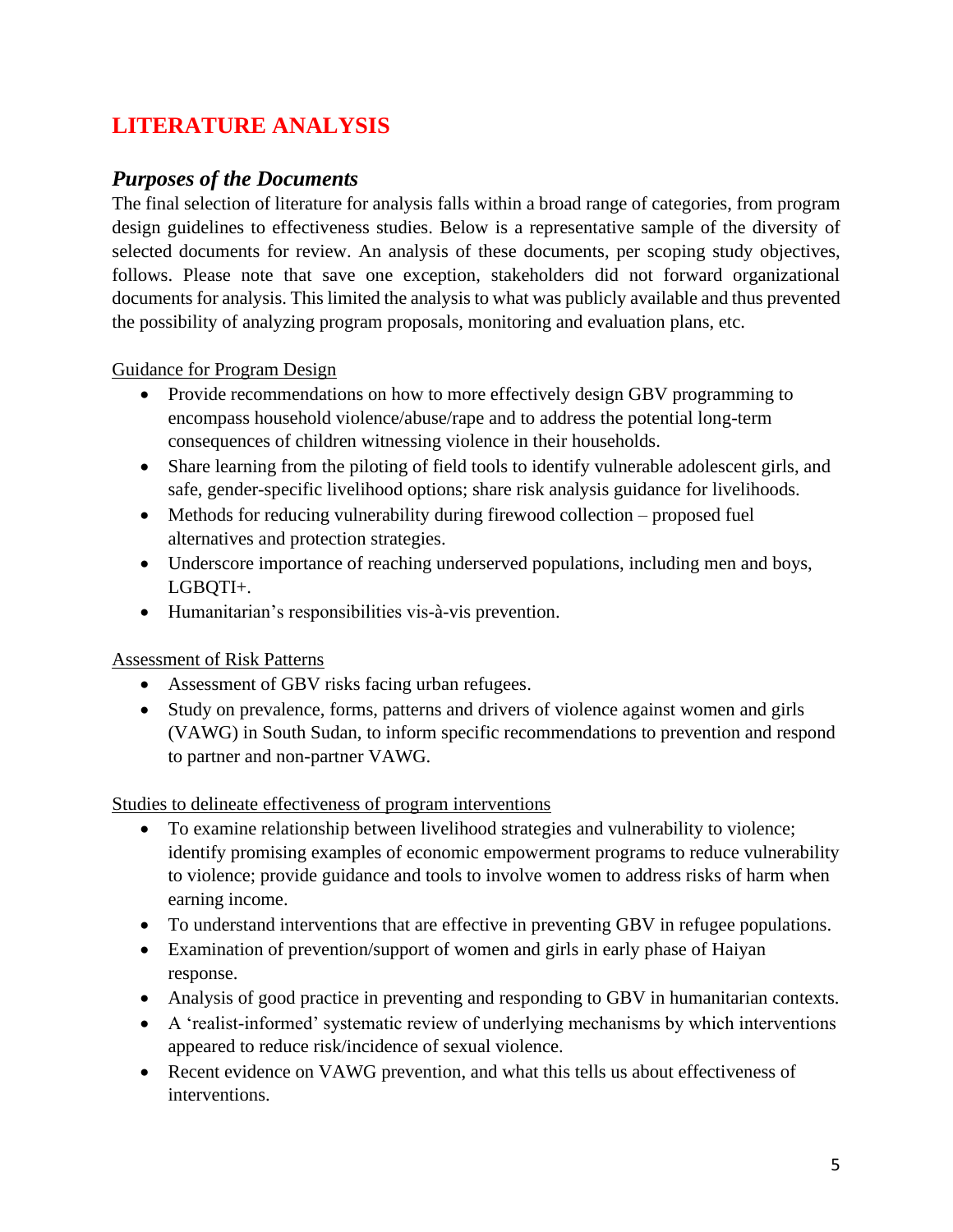- Canvassing extent and impact of initiatives to reduce incidence, risk and harm of sexual violence, and contribute to a conceptual framework for understanding sexual violence forms, setting and interventions.
- Determine impact of a social norms intervention on changing harmful social norms associated with GBV.
- Examination of landscape of interventions in humanitarian contexts that may have applicability to primary prevention.

#### Elements of Methodology for Monitoring and Evaluation

- Pointers on monitoring and evaluating programs and projects that set out to change gender norms.
- UN statistical indicators on VAW.

## *Which GBV risks are documented and how are these risks measured*

#### *Risks patterns as set forth in the literature*

Some guidance and program documents identified generic risk patterns, including the following:

- Even in conflict settings, women are more likely to experience rape or other forms of SGBV by someone they know rather than a stranger. Perpetrators are commonly husbands, boyfriends, neighbors and family members.
- The risks of SGBV increase with limited economic opportunities, as women resort to dangerous and/or desperate measures, such as transactional sex, or firewood collections for fuel and to sell, even in settings where sexual and other types of assault by armed actors and others during such collections is known to occur.
- Communities are disrupted, populations are moving and systems for protection are not fully in place. Acts of sexual violence can either be random or systematically used as a weapon of war. The experience of conflict and displacement, with their resultant socioeconomic impacts, such as loss of work and income, as well as changes in social roles and status, can destabilize communities and societies, creating divisions and potentially establishing violence [including SGBV] as a societal norm.
- Shifts in household power dynamics with men/partners suffering loss of status in conflict/displacement may result in an increase in intimate partner violence (IPV) (NB – one study looked at violence perpetrated by women in the household, presumably driven by conflict and displacement-related stressors.)
- Conflict-related sexual violence (CSRV) perpetrated against men and boys intersects with VAWG, presenting increased risks of SGBV for women and girls (although researchers note that further study is needed to understand the links.)

All program documents certainly make mention of and list out multiple components of the risk equation – threats, vulnerabilities and capacities (very infrequently!) as well as drivers, or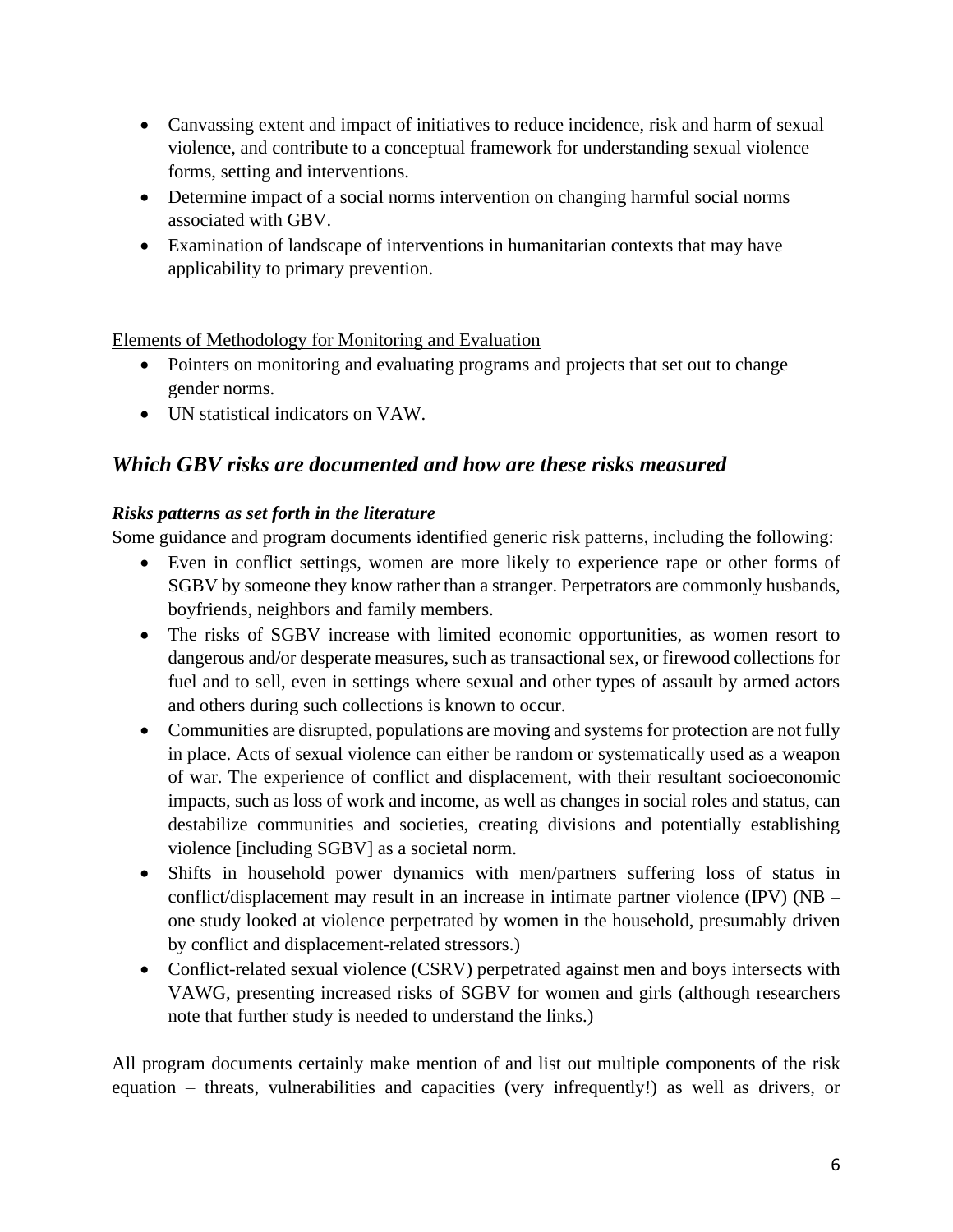'conditions', or 'risk factors.' *Risks* cited or identified in the totality of documents covered the entire gamut of possibilities within sexual, physical, emotional/psychological, and socioeconomic forms of violence, as well as harmful traditional practices. These included, but were not limited to, CSRV, early child marriage, IPV, and forced recruitment. Some program documents included additional nuance and unpacking of risk types to include, for example, theft of assets related to gender dynamics, backlash related to female empowerment activities, and gender violence occurring in demobilization, disarmament, and reintegration programs, to name a few. These examples indicated more rigorous risk pattern assessments in the program documents and were cited in specific intervention studies.

As for *threats*, the perpetrator typically discussed were armed actors, intimate partners, host communities and humanitarian workers. In general, however, there was a limited dive into threats in the program documents. Some of the *vulnerabilities* identified in general terms included displacement status, disruption of the family unit, lack of legal status, no right to work, lack of basic survival needs and dependence on humanitarian aid, disabilities, inadequate legal/policy framework, restricted mobility, and being a beneficiary of economic empowerment activities. However, the vulnerabilities were generally not described in relation to specific threats. Some program documents included additional nuance and unpacking of vulnerabilities to include, for example, exposure to violence as a child or education level. These examples indicated more rigorous risk pattern assessments in the program documents. *Capacities* were largely ignored in all of the documentation reviewed, although some documents identified individual and community-based projection strategies such as resistance (formation of self-defense groups), selfcontainment or avoidance (such as choosing different travel routes for firewood collection.)

*Drivers* cited included violence as a societal norm, impunity, insufficient humanitarian assistance (leading to survival sex, and income-generating activities such as firewood search), substance abuse, ethnic cleansing, sociocultural norms, pre-existing inequality and discrimination, limited agricultural production and deterioration of markets (as a result of conflict/climate hazards), and the act of reporting SGBV in itself (as a driver for recurrence, particularly when combined with vulnerabilities such as inefficient justice system and lack of legal status in-country. By and large, the drivers of survivors and their vulnerabilities were more discussed than the drivers of perpetrators. *Root causes*, where cited, were somewhat difficult to distinguish from drivers in most of the documentation, but by and large they rested on gender inequality.

The above are just examples cited in the documentation and do not tell us much in of themselves; they were not analyzed in relation to each other, establishing a risk pattern. It is noteworthy that in the vast majority of program documents and guidance reviewed, all components of the risk equation were defined or referenced differently. What some papers referenced as vulnerabilities, others referenced as risks; what some papers referenced as root causes, others referenced as drivers; what some referenced as threats, others referenced as risks themselves. For example, some key guidance documents categorized separated children, migrating children and previously demobilized children as risks, rather than vulnerabilities. Another discusses risk as how likely men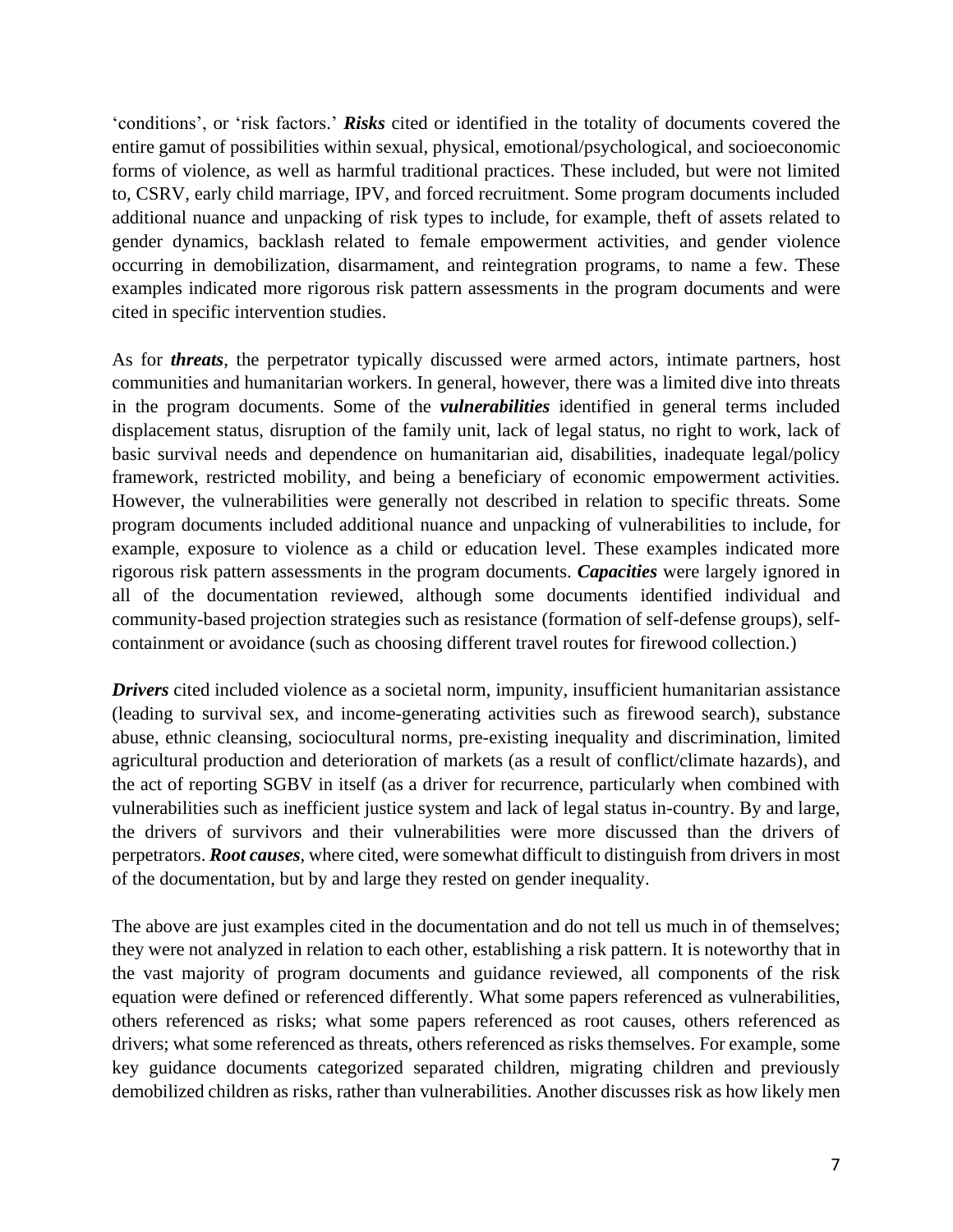are to perpetrate acts of violence, rather than the risk to men and boys or women and girls as potential SGBV survivors. Yet another lists amongst its risks inadequate legal/policy frameworks and funding.

It is important to note that this cannot be understood to be a confirmation of a general absence of risk pattern assessments; rather, risk pattern assessments simply are not captured in most of the program documents publicly available that primarily made up InterAction's December 2018 extensive selection. (This could be different in internal agency documents such as needs assessments, program proposals, theories of change, etc., but the consultant did not have access to these.) Several researchers conducting literature and systematic reviews as recently as five years ago, also noted that few studies explicitly included needs assessments.

*"Few studies explicitly mentioned a needs assessment pre-design. Where they did, prior needs assessments (that weren't necessarily GBV-related, but in which GBV arose) were used. Funding and capacity are insufficient to do prevalence research, needs assessments while operating emergency responses." - Holmes and Bhuvanendra, HPN*

There are exceptions, as asserted by some of the stakeholder interviewees. These exceptions largely lie with larger organizations that have a well-established SGBV and/or women's empowerment programming history, supported by robust research and technical personnel. For example, it would appear from the Women Refugee Commission's (WRC) research on SGBV risks for underserved populations, such as refugee transwomen in Lebanon,<sup>3</sup> or its research with urban refugee populations in Uganda, $4$  that exhaustive risk assessments were conducted. For example, in Uganda, risks related to violence around the home, in streets and in relation to livelihoods were unpacked. The specific and different risks for adult and refugee women, women with disabilities, LGBTQI, sex workers and male survivors were studied. Similarly, INGO stakeholders interviewed were able to detail how programming in certain countries evolved after monitoring the evolution of risk patterns, such as measuring the evolving sense of safety of women and girls in South Sudan's protection of civilian sites, and using proxy indicators to determine how safety evolved and impacted areas of life beyond SGBV. One donor interviewed commented that the quality of assessments in proposals had improved over time. Finally, it is presumed that largescale programs with academic evaluation components built in include gender and risk pattern assessments. These presumably include programs such as Engaging Men in Accountable Practice (EMAP), Communities Care Programme, Safe Homes and Respect for Everyone (SHARE), Creating opportunities through mentorship, parental involvement, and safe spaces (COMPASS), and Tushinde Ujeri.

<sup>3</sup> Women's Refugee Commission. Supporting Transwomen Refugees: Tailoring activities to provide psychosocial support and build peer networks among refugee & host community transwomen. 2017. [http://iawg.net/wp](http://iawg.net/wp-content/uploads/2019/02/Supporting-Transwomen-Refugees-Beirut-March-2017-3.pdf)[content/uploads/2019/02/Supporting-Transwomen-Refugees-Beirut-March-2017-3.pdf](http://iawg.net/wp-content/uploads/2019/02/Supporting-Transwomen-Refugees-Beirut-March-2017-3.pdf)

<sup>4</sup> Women's Refugee Commission and Refugee Law Project. Gender-Based Violence Prevention and Response: Key Risks Facing Urban Refugees in Kampala, Summary Report. 2015.

[https://reliefweb.int/sites/reliefweb.int/files/resources/GBV\\_Prevention\\_and\\_Response\\_Key\\_Risks\\_Facing\\_Urban\\_Refugees\\_in\\_](https://reliefweb.int/sites/reliefweb.int/files/resources/GBV_Prevention_and_Response_Key_Risks_Facing_Urban_Refugees_in_Kampala.pdf) [Kampala.pdf](https://reliefweb.int/sites/reliefweb.int/files/resources/GBV_Prevention_and_Response_Key_Risks_Facing_Urban_Refugees_in_Kampala.pdf)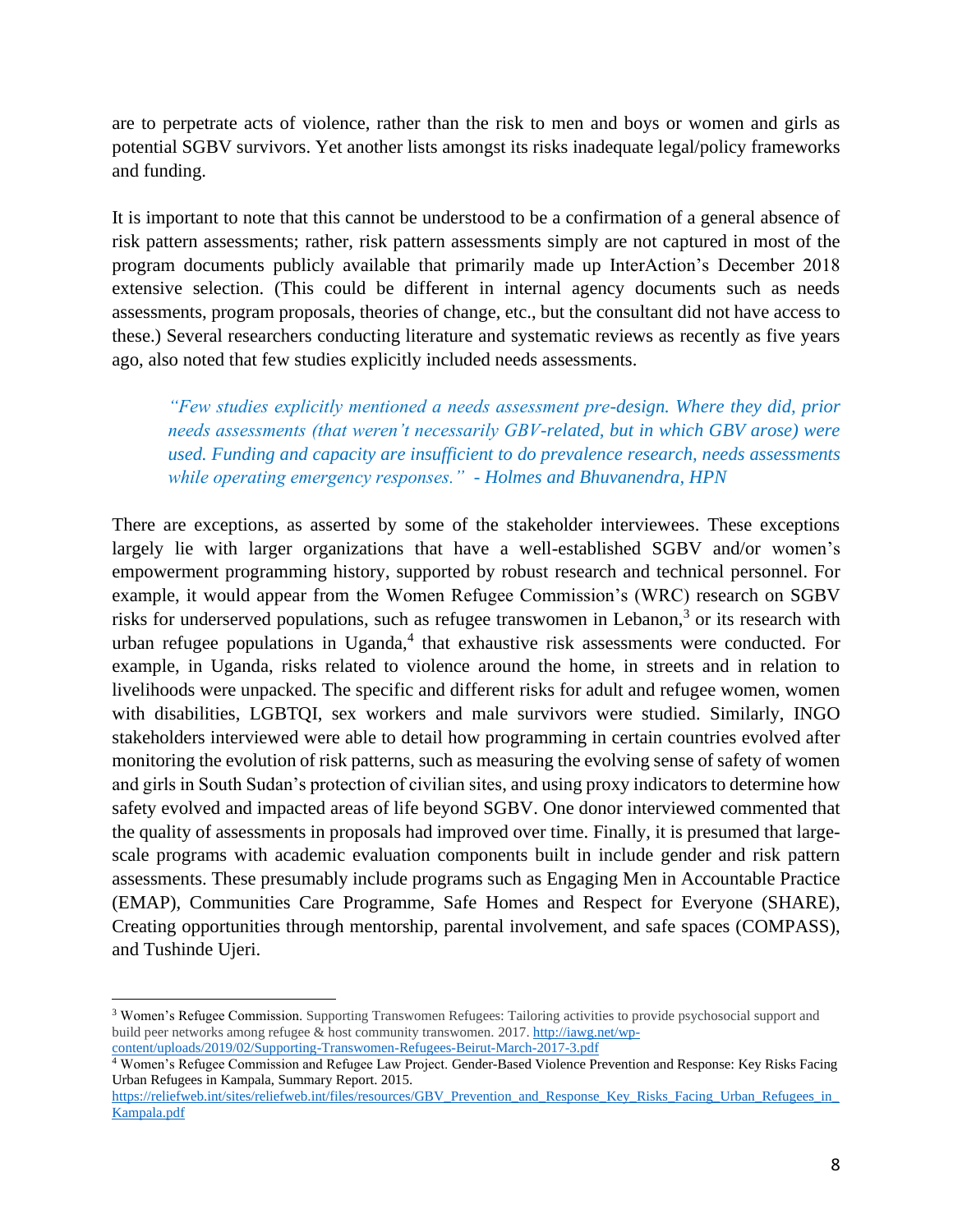A notable exception is found in the DfiD-funded What Works to Prevent Violence for Conflict-Affected Women and Girls programs (hereafter What Works). <sup>5</sup> Specifically, the "No Safe Place: A Lifetime of Violence for Conflict-Affected Women and Girls in South Sudan,"<sup>6</sup> is a study on the prevalence, forms, patterns and drivers of VAWG across multiple sites in South Sudan. This study set out to assess risk patterns including an analysis of drivers of violence itself, of perpetrators, and of vulnerabilities. It studied how drivers of community-level violence in turn present new risks for other forms of VAWG as a result of conflict-related stressors. For example, it noted how bride price – an act of SGBV – is a primary vehicle for wealth accumulation. Stressors arising from conflict – such as displacement and poverty – increase risk of child marriage and bride prices themselves. In turn, higher bride prices, and increased poverty (alongside increase in arms circulation and a breakdown in rule of law) has fueled an increase in the risk of abduction of women and girls. Ergo, the harmful traditional practice of bride price, under these circumstances, drives early marriage and abduction. This analysis, coupled with multiple others that arose in the study, leads the authors to recommend, inter alia, that humanitarian efforts must address the *root causes* and *drivers* of VAWG to reduce violence incidence; and long-term, behavior change and social norms and gender-transformative programming that address discriminatory practice and gender inequitable norms are critical.

#### *Methods to measure risks in the literature*

- The 'neighborhood method' is a method in which women are surveyed about their own experiences, their sisters' experience and neighbors' experience. This method may gather sensitive information related to threats and vulnerabilities, and estimate GBV incidences.<sup>7</sup> This might be particularly useful in contexts in which formal reporting mechanisms are distrusted and/or underused.
- The risk assessment tools that were used for the South Sudan No Safe Place study, which unpacked vulnerabilities in relation to threats, and establish nuanced risk patterns and differences in different contexts within the country.
- The Cohort Livelihoods and Risk Analysis (CLARA) guidance and toolkit<sup>8</sup> (which includes a section on SGBV) is useful in that it includes FGD samples and participative ranking methodology (PRM) tools for adults and adolescents. The responses gathered through the use of these tools can be compared across various sub groups (LGBTQI,

<sup>5</sup> What Works: Violence Against Women and Girls in Conflict and Humanitarian Crises <https://www.whatworks.co.za/about/conflict-crises>

<sup>6</sup> Global Women's Institute of the George Washington University, the International Rescue Committee, CARE International UK, and Forcier Consulting. No Safe Place: A Lifetime of Violence for Conflict-affected Women and Girls in South Sudan. Report. 2017. [https://www.whatworks.co.za/documents/publications/185-no-safe-place-a-lifetime-of-violence-for-conflict-affected](https://www.whatworks.co.za/documents/publications/185-no-safe-place-a-lifetime-of-violence-for-conflict-affected-women-and-girls-in-south-sudan-summary-report-2017/file)[women-and-girls-in-south-sudan-summary-report-2017/file](https://www.whatworks.co.za/documents/publications/185-no-safe-place-a-lifetime-of-violence-for-conflict-affected-women-and-girls-in-south-sudan-summary-report-2017/file)

<sup>7</sup> The neighborhood method is discussed in [Rethinking Gender-Based Violence,](http://www.cpcnetwork.org/resource/rethinking-gender-based-violence/) CPC Learning Network, 2009. <http://www.cpcnetwork.org/resource/rethinking-gender-based-violence/>

<sup>8</sup> Women's Refugee Commission. CLARA: Cohort Livelihoods and Risk Analysis, 2016. <https://www.womensrefugeecommission.org/issues/livelihoods/research-and-resources/1231-clara-tool>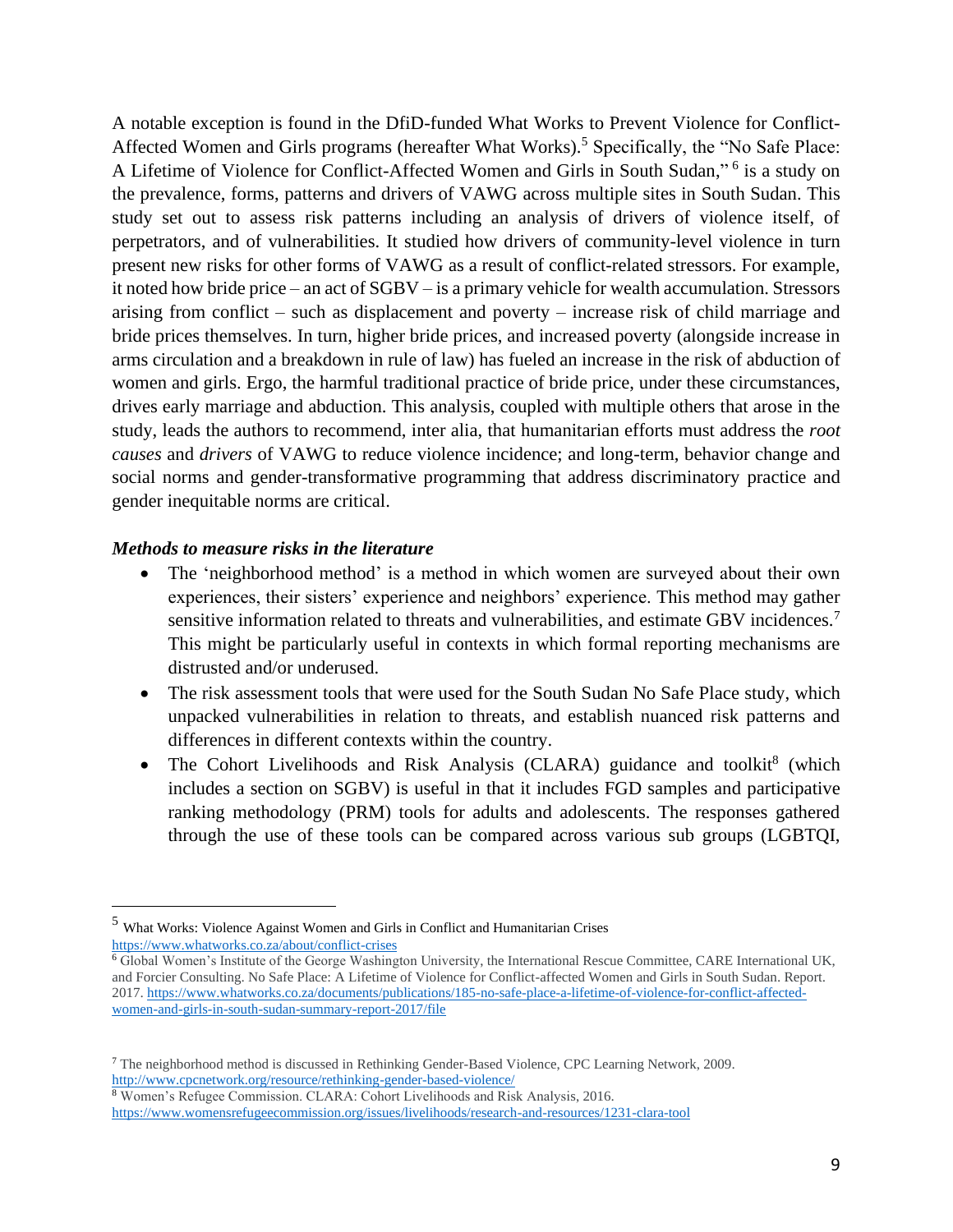elderly, adolescent girls) to conduct gender risk analysis. NB – the guidance features the risk equation.

- Some stakeholders interviewed strongly advocated for a return to the grassroots local organizations are best placed to carry out, or communicate, risk patterns. They better understand the culture, nuance in language, and how norms have been impacted during and in the aftermath of conflict, and can best inform us what are the risk patterns.
- The GBV Information Monitoring System (GBVIMS)<sup>9</sup> is designed to allow the safe collection, storage, sharing and analysis of *reported* SGBV incident data. Used appropriately, the tool can communicate incidence data that can be used to understand some risk patterns at different levels.
- A WRC safety mapping tool<sup>10</sup> help economic programmers unpack risk patterns, by working with individuals to provide detailed community maps that highlight physical spaces that are safe and unsafe; identify the when, where, what and who that increases SGBV risks by understanding things such as the times of days, months, years where risk is high, and who offers safety and who presents harm.
- A WRC, IRC and Mercy Corps Toolkit for Optimizing Cash-based Interventions for Protection from Gender-based Violence<sup>11</sup> which aims to help programmers collect situational protection information on risks and benefits for affected populations with an age, gender, and diversity lens; identify community-based or self-protection mechanisms; inform tailored and protective cash-based interventions; and prepare a monitoring system that is based on identified protection risks and benefits.
- The What Works program also posits the following theoretical socio-ecological model of risk factors, which brings together both theoretical and empirical data on the connections between VAWG in conflict-affected settings. However, authors warn that the "exact pathways that lead to increases in VAWG during times of conflict and humanitarian crises have not yet been fully explored." This nonetheless could be used for programmers to consider when doing a risk analysis.

<sup>&</sup>lt;sup>9</sup> The Gender-Based Violence Information Management System.<http://www.gbvims.com/>

<sup>&</sup>lt;sup>10</sup> Women's Refugee Commission. Making Work Safe- Safety Mapping Tool, 2013. [https://www.youtube.com/watch?v=\\_THvPPdQ-Iw](https://www.youtube.com/watch?v=_THvPPdQ-Iw)

<sup>11</sup> Women's Refugee Commission, Mercy Corps, and International Rescue Committee. *he Toolkit for Optimizing Cash-based Interventions for Protection from Gender-based Violence: Mainstreaming GBV Considerations in CBIs and Utilizing Cash in GBV Response. 2018* [https://resourcecentre.savethechildren.net/library/toolkit-optimizing-cash-based-interventions-protection](https://resourcecentre.savethechildren.net/library/toolkit-optimizing-cash-based-interventions-protection-gender-based-violence-mainstreaming)[gender-based-violence-mainstreaming](https://resourcecentre.savethechildren.net/library/toolkit-optimizing-cash-based-interventions-protection-gender-based-violence-mainstreaming)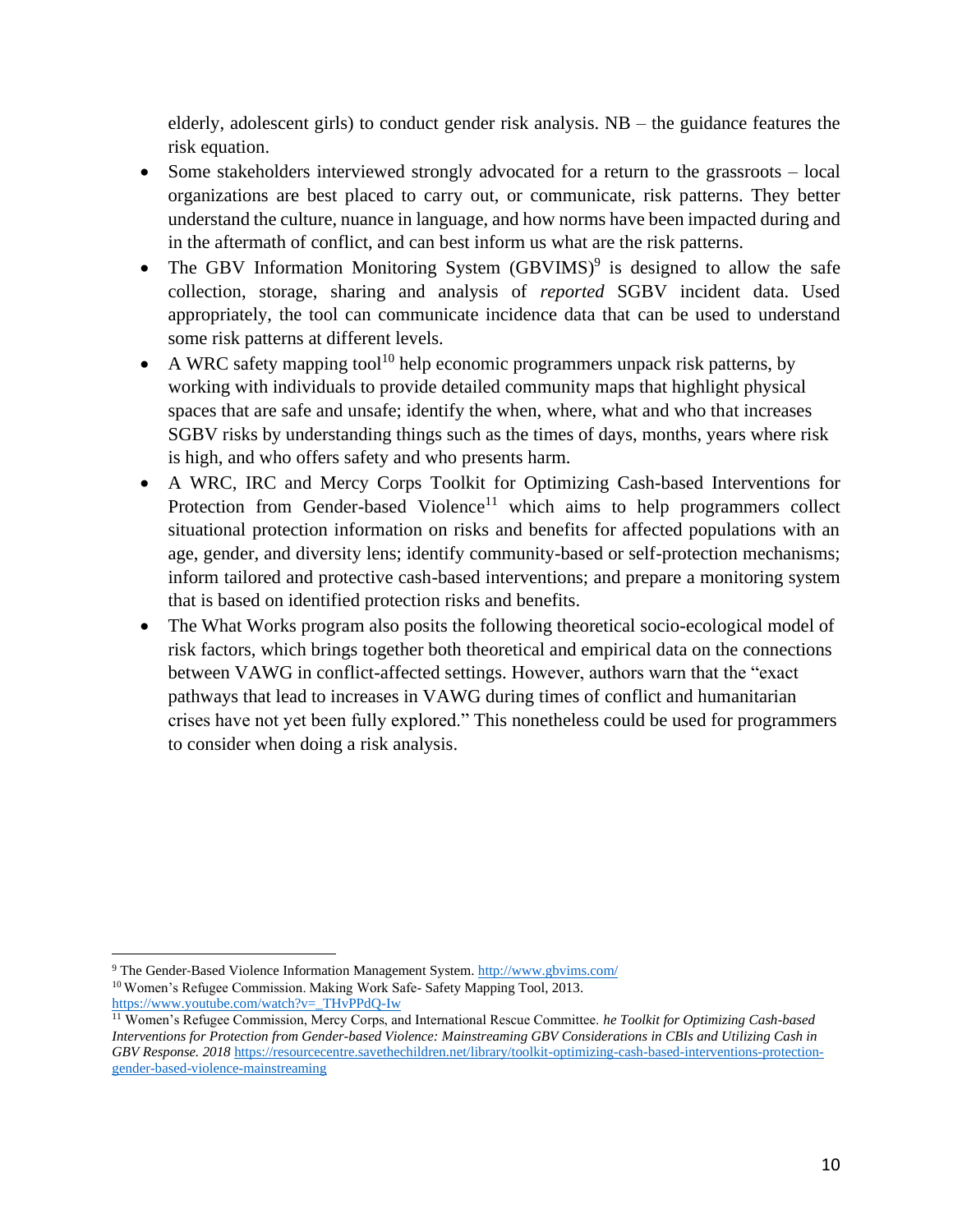

Conclusion of this analysis of risk patterns and how these are being measured / documented in the literature?

## *Interventions and Strategies per risk pattern at different levels*

There is a multitude of interventions cited across general program documents (guides and short case studies; not academic and institutional reviews) that are designed to target different risks; some are cited below. Note that in most of the general program documents and guides, these interventions are not necessarily categorized according to levels of intervention (individual, relationship, community, society), and are rarely paired with the exact risk pattern it attempts to tackle, as can be noted in the list below.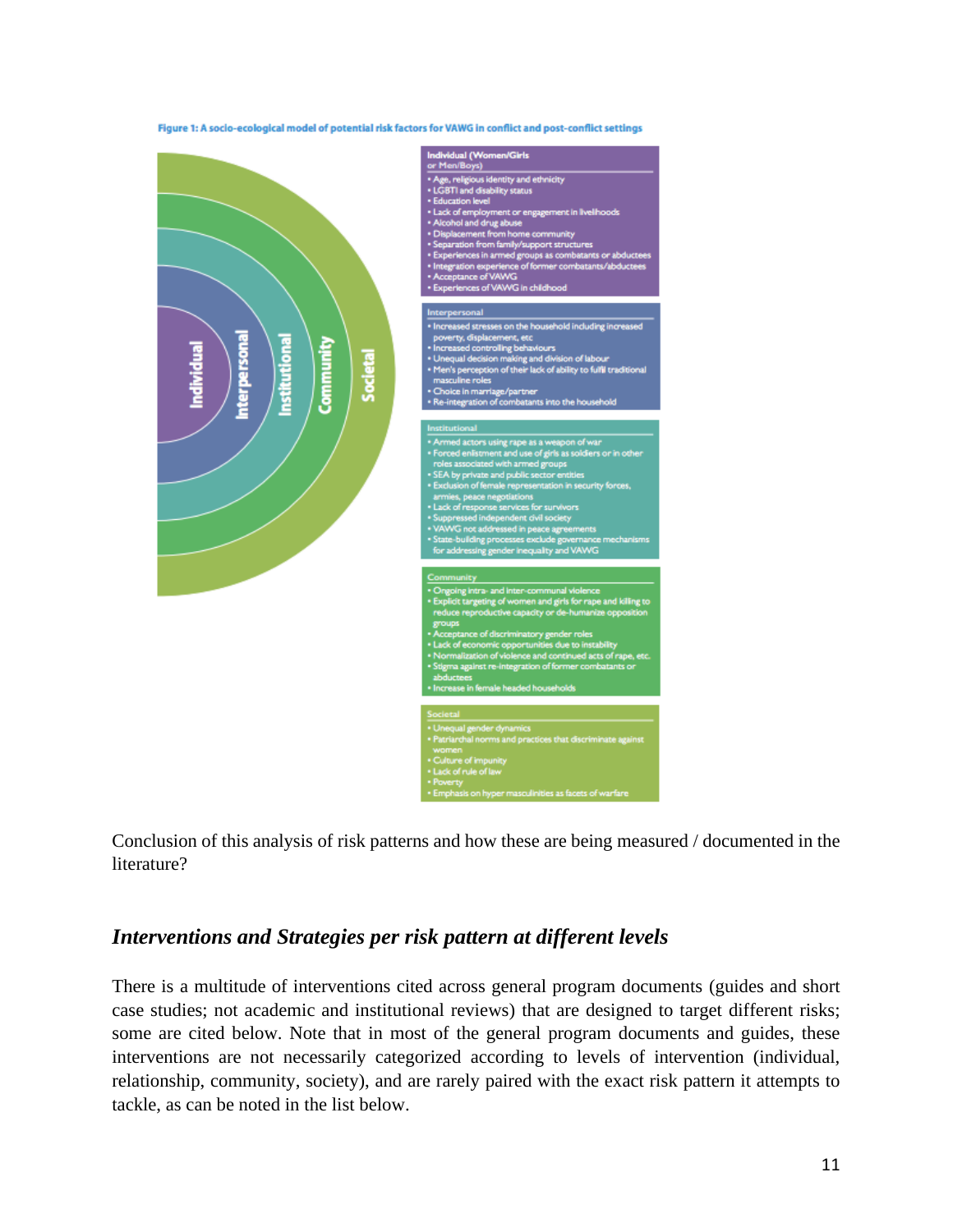**Prevent firewood collection-related assault.** This includes patrols to accompany those in search of firewood, provision of firewood or alternative energy sources for cooking, and livelihoods opportunities to supplant firewood collection as an income-generating activity.

**Protective life skills and empowerment activities.** Building of social solidarity and peer networks to mitigate risks, increase reporting and enhance community-based protection. Life skills interventions to increase confidence, decision-making and negotiations skills that build agency.

**Social and cultural norms transformations.** Awareness-raising, dialogues and 'edutainement' activities that target gender-inequitable beliefs and practices that drive acts of SGBV.

**Legal and Policy Reform.** Advocacy and technical support to domesticate international conventions, reform legal codes and policies to outlaw SGBV including harmful traditional practices (property rights, divorce, wife inheritance, FGM) and build national action plans to prevent and respond to such violations. Capacity building of national and local stakeholders, such as those in the security and justice sectors, civil society.

**Livelihoods and Economic empowerment**. Financial literacy classes. Microfinance, and communal savings and loans schemes, increasing equitable access to markets. Cash transfers, food and cash vouchers. Includes livelihood programs that target women whilst engaging men.

**Engaging men as allies.** Awareness-raising activities with men and boys; identifying and engaging male role models in communities' hierarchical structures.

**Reintegration.** Child-friendly spaces and DDR centers with trauma healing and life skills activities.

Multiple academics/researchers have comprehensively amalgamated and catalogued dozens of interventions they have studied in literature and systematic reviews. Following are two distinct representative samples – one specifically on sexual violence, and another on interpersonal violence in the household.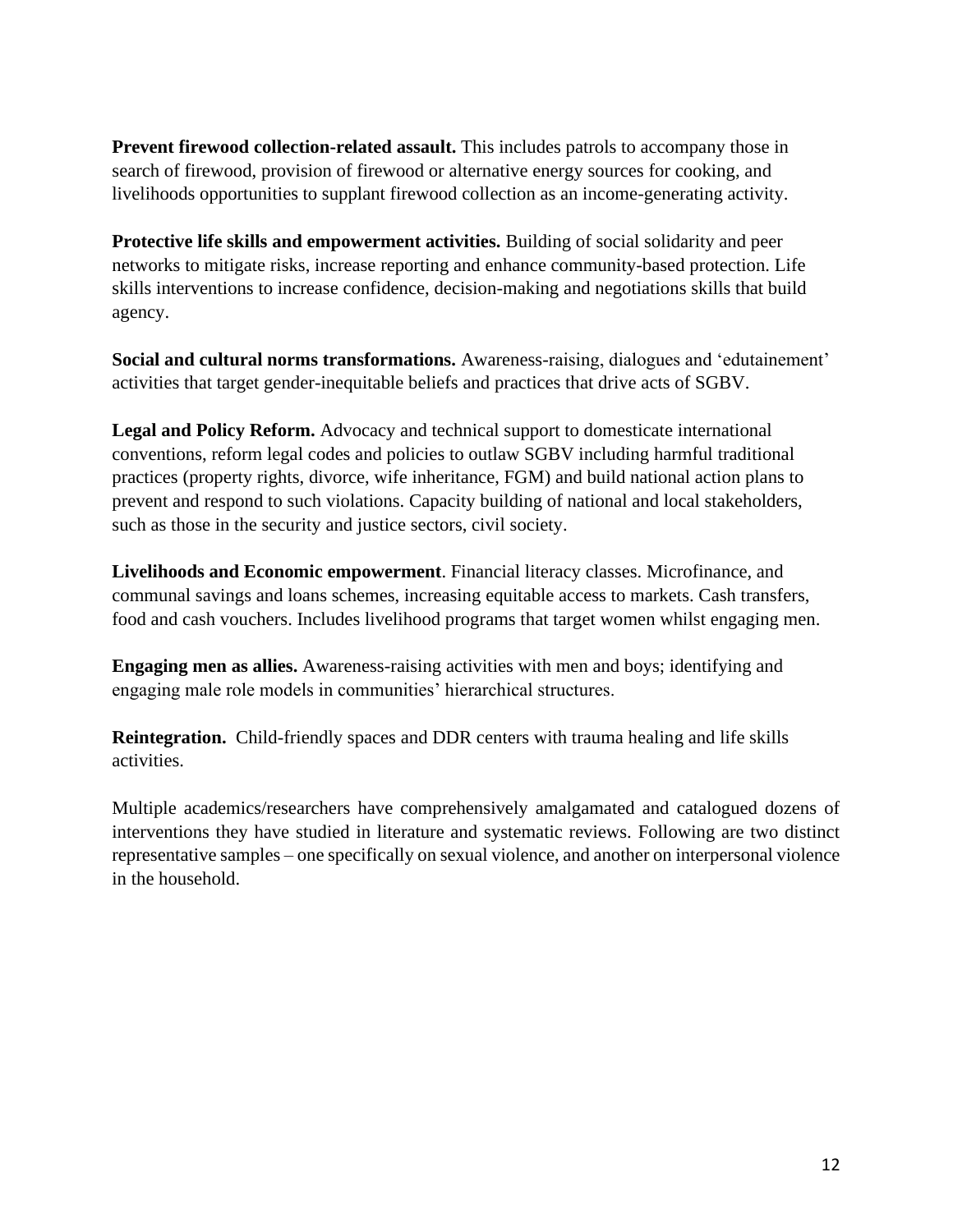This is a realist<sup>12</sup> systemic review of twenty interventions that appeared to bring about reduced risk or incidence of sexual violence, specifically, cataloged by type and levels of intervention, as well as proposed underpinning mechanisms<sup>13</sup> and outcomes.<sup>14</sup>

|            | Type of intervention                  | Definition                                                                                                                                               | Proposed<br>mechanisms                   | Proposed outcomes                                                                        |
|------------|---------------------------------------|----------------------------------------------------------------------------------------------------------------------------------------------------------|------------------------------------------|------------------------------------------------------------------------------------------|
| Individual | Survivor care<br>responses            | Medical, psycho-social care & advocacy<br>for survivors                                                                                                  |                                          | Prosecution enabled through survivor<br>reports, deterring sexual violence               |
|            |                                       |                                                                                                                                                          | 3                                        | Harm from sexual violence is reduced                                                     |
|            |                                       |                                                                                                                                                          | 4                                        | Women seek help                                                                          |
|            | Livelihood<br>strategies              | Micro-finance and/or training to increase<br>women's independence pre/post sexual<br>violence                                                            | 5                                        | Sexual exploitation and abuse is reduced                                                 |
|            |                                       |                                                                                                                                                          |                                          | Harm from sexual violence is reduced                                                     |
| Community  | Community<br>mobilisation             | Education of rights in regard to sexual<br>coercion; increased opportunities for women<br>to participate in political, economic and<br>social activities | 1, 2, 3, 4, 5                            | Sexual violence is reduced                                                               |
|            |                                       |                                                                                                                                                          | 4, 5                                     | Survivors get help and report                                                            |
|            |                                       |                                                                                                                                                          | 6                                        | Community protects women & sanctions<br>sexual violence                                  |
| Societal   | Personnel<br>interventions            | Protocols with military/peacekeepers/aid<br>workers to reduce sexual exploitation and<br>abuse: recruitment of female officers                           |                                          | Sexual violence reduced                                                                  |
|            |                                       |                                                                                                                                                          | 3, 5                                     | Survivors feel safe to report incidents                                                  |
|            | Systems and<br>security interventions | Patrols or firewood/fuel distribution to<br>reduce vulnerability to sexual violence                                                                      |                                          | Sexual violence is reduced                                                               |
|            | Legal strategies                      | Specialist prosecution units/tribunals;<br>customary justice systems; International<br>Criminal Court indictments                                        |                                          | Sexual violence is reduced as a result of<br>deterrence through arrest/action/conviction |
|            |                                       |                                                                                                                                                          | 4, 5                                     | Survivors feel safe to report incidents                                                  |
|            | Multiple component<br>interventions   | Integration of any two or more of the<br>above strategies                                                                                                | As per individual<br>strategies employed | As per individual strategies employed                                                    |

Table 1 Tupes of intervention for several violence and prepared underginate mochanisms and outcomes

1. Rape is risky; 2. Rape is unacceptable; 3. There is help for this problem; 4. It's safe to tell; 5. We have rights; 6. We can work together to address this problem

2. This is a taxonomy of a 2017 review of forty-three interventions applicable to interpersonal household violence including VAW and violence against children (VAC). *(Stark et al, CPC Learning Network, 2017)<sup>15</sup>*

[https://www.ncbi.nlm.nih.gov/pmc/articles/PMC4499895/pdf/13031\\_2015\\_Article\\_47.pdf](https://www.ncbi.nlm.nih.gov/pmc/articles/PMC4499895/pdf/13031_2015_Article_47.pdf)

 $12$  A realist approach contextualizes interventions and the different levels at which they operate; the impact depends on the social and cultural context within which they are introduced, and the same interventions can have different outcomes in different contexts. It also aims to understand an intervention's underlying TOC by postulating mechanisms which are triggered by the interaction of the context &intervention. - [Spangaro et al. Conflict and Health (2015) 9:19]

<sup>&</sup>lt;sup>13</sup> Mechanisms are "underlying entities, processes or structures which operate in particular contexts to generate outcomes of interest." - [Spangaro et al. Conflict and Health (2015) 9:19]

<sup>&</sup>lt;sup>14</sup> Spangaro et al. Mechanisms Underpinning interventions to reduce sexual violence in conflict: A realist-informed systematic review. Conflict and Health (2015) 9:19.

<sup>15</sup> Asghar, Rubenstein and Stark. Preventing Household Violence: Promising Strategies for Humanitarian Settings. CPC Network, 2017. See the full Compendium of Interventions on Primary Prevention of Household Violence studied. (pages 34 – 95) <http://www.cpcnetwork.org/wp-content/uploads/2017/02/Landscaping-review-Final-Jan-2017.pdf>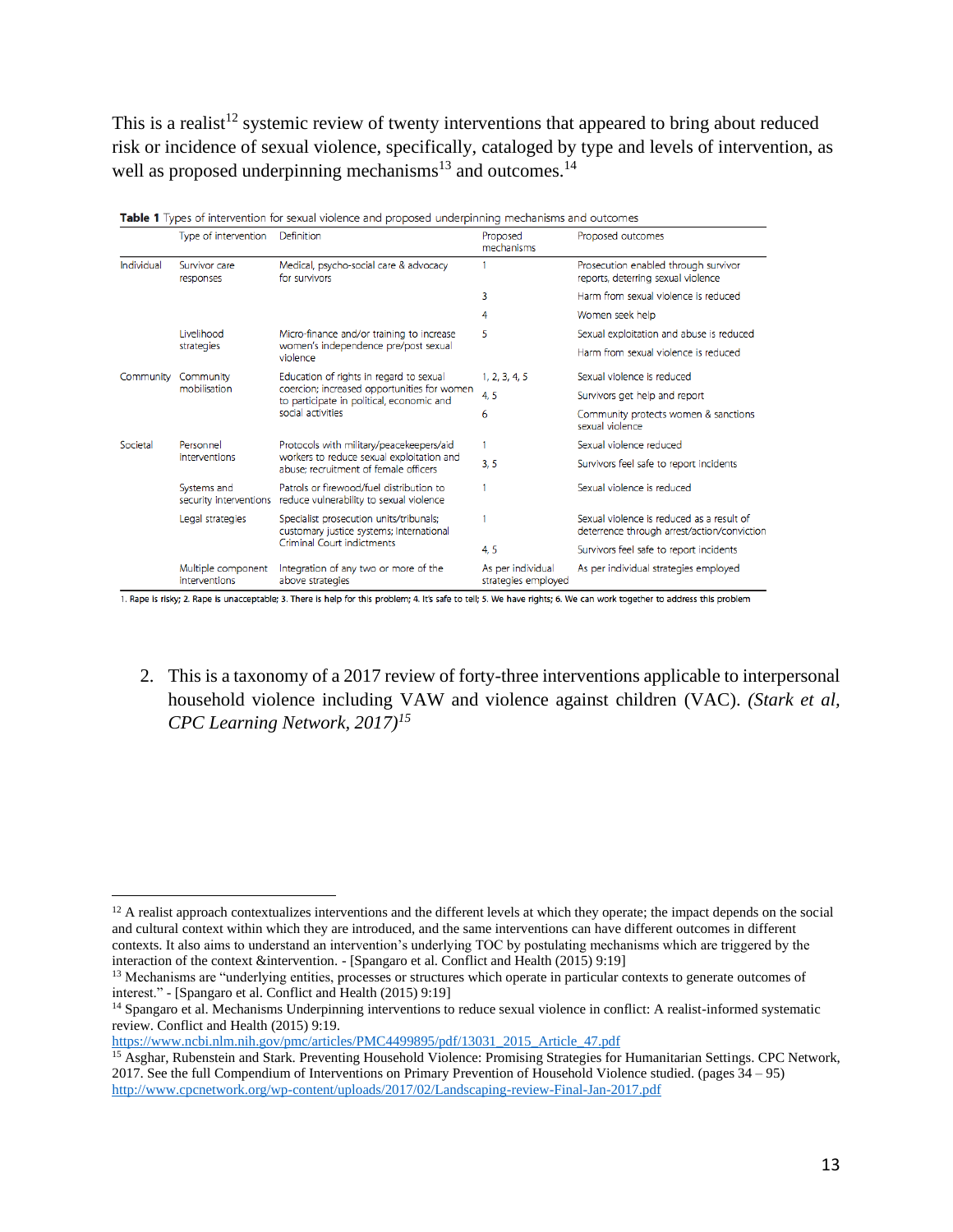| <b>Intervention Strategy</b>                 | <b>Includes</b>                                                                                                                                                                                                                               | <b>Excludes</b>                                                                                                                                                                                                                     |
|----------------------------------------------|-----------------------------------------------------------------------------------------------------------------------------------------------------------------------------------------------------------------------------------------------|-------------------------------------------------------------------------------------------------------------------------------------------------------------------------------------------------------------------------------------|
| Livelihoods and<br>economic<br>strengthening | Interventions that provide a cash<br>transfer, microloan or savings<br>mechanism.                                                                                                                                                             | Interventions that include topics such as<br>financial literacy and vocational training, but<br>do not involve the provision of cash, loans or<br>financial services.                                                               |
| Social norms change                          | Interventions that primarily focus on<br>changing perceptions about gender<br>norms and acceptance of violence<br>against women and children in the<br>broader community.                                                                     | Interventions that primarily focus on<br>empowerment of marginalized populations<br>and are not focused on social norms change<br>in the broader community.                                                                         |
| <b>Parenting programs</b>                    | Interventions that primarily focus on<br>educating parents on strategies to raise<br>healthy children                                                                                                                                         | Interventions whose primary focus is not on<br>teaching parenting skills.                                                                                                                                                           |
| <b>Empowerment</b><br>program                | Interventions that primarily focus on<br>promoting empowerment, skill-building,<br>and/or decision-making for marginalized<br>or non-dominant groups. Includes<br>vocational skills training that is not<br>paired with financial assistance. | Interventions whose primary focus is not on<br>building leadership and empowerment of<br>vulnerable members of a community.                                                                                                         |
| <b>Built environment</b>                     | Interventions that primarily focus on<br>changing the built environment to<br>facilitate violence prevention.                                                                                                                                 | Interventions that mention use of 'safe<br>spaces' (i.e. schools), but do not physically<br>construct or alter the environment;<br>temporary placement of posters or<br>billboards not considered an environmental<br>intervention. |
|                                              |                                                                                                                                                                                                                                               |                                                                                                                                                                                                                                     |
| <b>Intervention Strategy</b>                 | <b>Includes</b>                                                                                                                                                                                                                               | <b>Excludes</b>                                                                                                                                                                                                                     |
| Livelihoods and<br>economic<br>strengthening | Interventions that provide a cash<br>transfer, microloan or savings<br>mechanism.                                                                                                                                                             | Interventions that include topics such as<br>financial literacy and vocational training, but<br>do not involve the provision of cash, loans or<br>financial services.                                                               |
| Social norms change                          | Interventions that primarily focus on<br>changing perceptions about gender<br>norms and acceptance of violence<br>against women and children in the<br>broader community.                                                                     | Interventions that primarily focus on<br>empowerment of marginalized populations<br>and are not focused on social norms change<br>in the broader community.                                                                         |
| <b>Parenting programs</b>                    | Interventions that primarily focus on<br>educating parents on strategies to raise<br>healthy children                                                                                                                                         | Interventions whose primary focus is not on<br>teaching parenting skills.                                                                                                                                                           |
| <b>Empowerment</b><br>program                | Interventions that primarily focus on<br>promoting empowerment, skill-building,<br>and/or decision-making for marginalized<br>or non-dominant groups. Includes<br>vocational skills training that is not<br>paired with financial assistance. | Interventions whose primary focus is not on<br>building leadership and empowerment of<br>vulnerable members of a community.                                                                                                         |

As examined earlier, it was unclear in general program documents (i.e. not academic and institutional reviews and evaluations) for the most part, whether a risk pattern analysis had been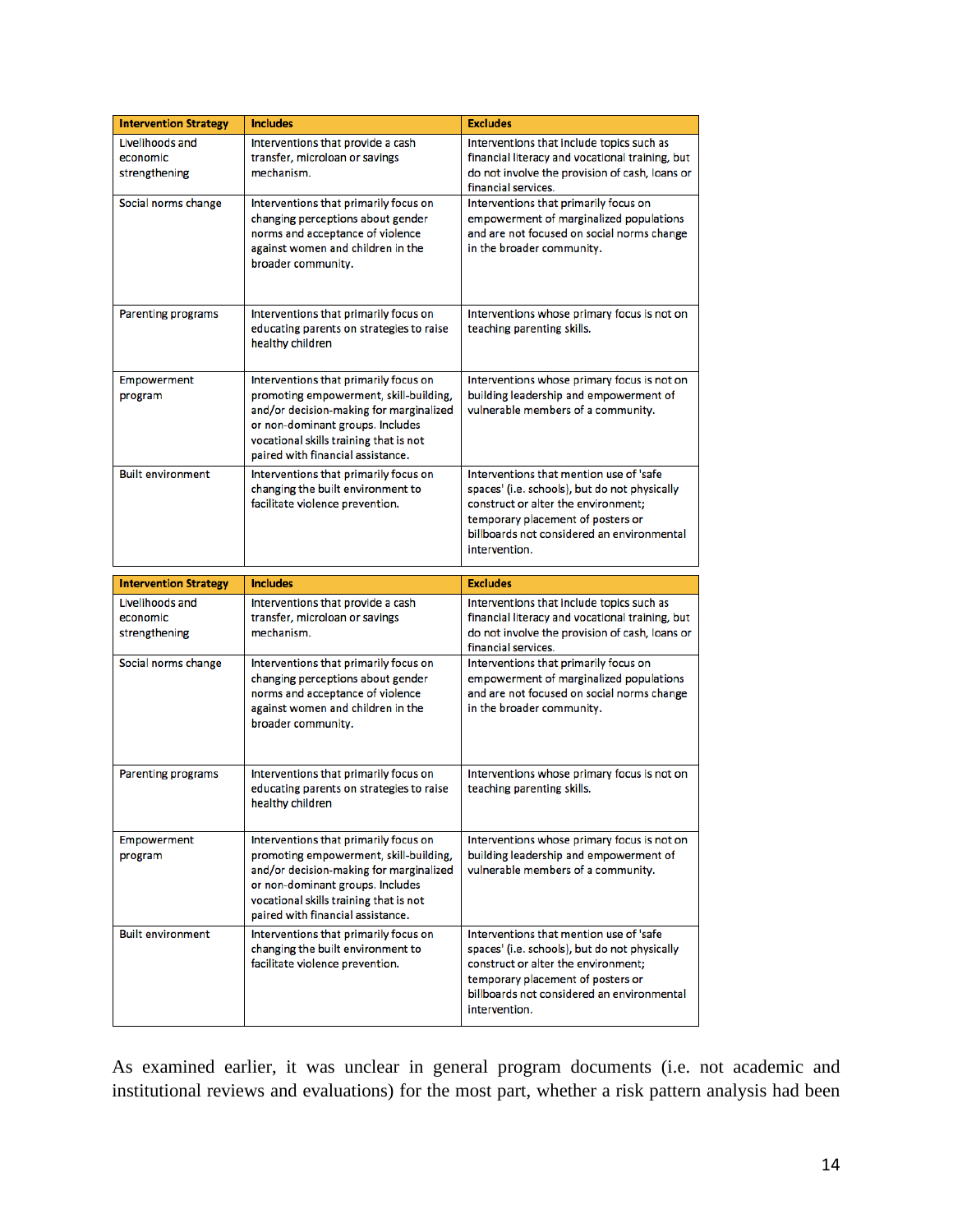conducted prior to – and informed the development of – interventions. As such, within the scope of this study, it was next to impossible to determine whether interventions were context appropriate, matching identified risk patterns. Similarly, the quality of interventions could not be measured.

Two researchers who conducted a literature review noted that there is simply a **lack of data to inform appropriate programs**, in part because the research is not conducted, and in part because violence is so hidden and unreported. This theme resurfaced in nearly all the literature reviews, as well as in many of the stakeholder interviews.

**Staff capacity** was cited as an issue, and this was echoed in multiple stakeholder interviews. Even where technical expertise has been brought in to analyze risks and inform program designs, oftentimes SGBV program managers and relevant staff do not have the expertise required to operate these programs, and they cannot draw from a nearly nascent evidence base to design and implement the program activities.

With regards to **gaps in strategies and interventions**, it should be noted that the absolute majority of the literature analyzed concerned women and girls. These are observed gaps per sub-population groups:

- Men and Boys: it is clear that within the panoply of nascent prevention programs and pilots, there continues to be a significant programming gap for men and boy survivors of violence. \*Although note that in the WRC's November 2018 "It's Happening to Our Men as Well: Sexual Violence Against Rohingya Men and Boys,"<sup>16</sup> WRC argues that *services* for all – men, boys, women and girls – are weak. In the same vein, men and boys continue to be grouped together as a homogeneous entity, whereas they encounter (and are part of) different risk patterns, and require different interventions.
- Male perpetrators who have been exposed to conflict. Research has captured very high rates of male perpetration of violence in conflict-affected populations, noting that men who have been exposed to violent episodes are more likely to exact violence within the home. Most (all?) interventions focus on men as allies or perpetrators exclusively, rather than survivors as well who would benefit from interventions to curb the cycle of violence. Further, interventions to redress address experiences of violence such as trauma healing, which could have a preventive effect, tend to focus on individuals rather than communities as a unit.
- Sexual minorities, who already represent a gap in response services, are nearly entirely ignored in prevention interventions. There are less than a handful of guidance documents on meeting the needs of sexual minorities survivors of SGBV, and nearly no studies to support risk pattern analyses and prevention intervention design. Further, studies

<sup>&</sup>lt;sup>16</sup> Women's Refugee Commission. It's Happening to Our Men as Well: Sexual Violence Against Rohingya Men and Boys, 2019. <https://www.womensrefugeecommission.org/gbv/resources/1664-its-happening-to-our-men-as-well>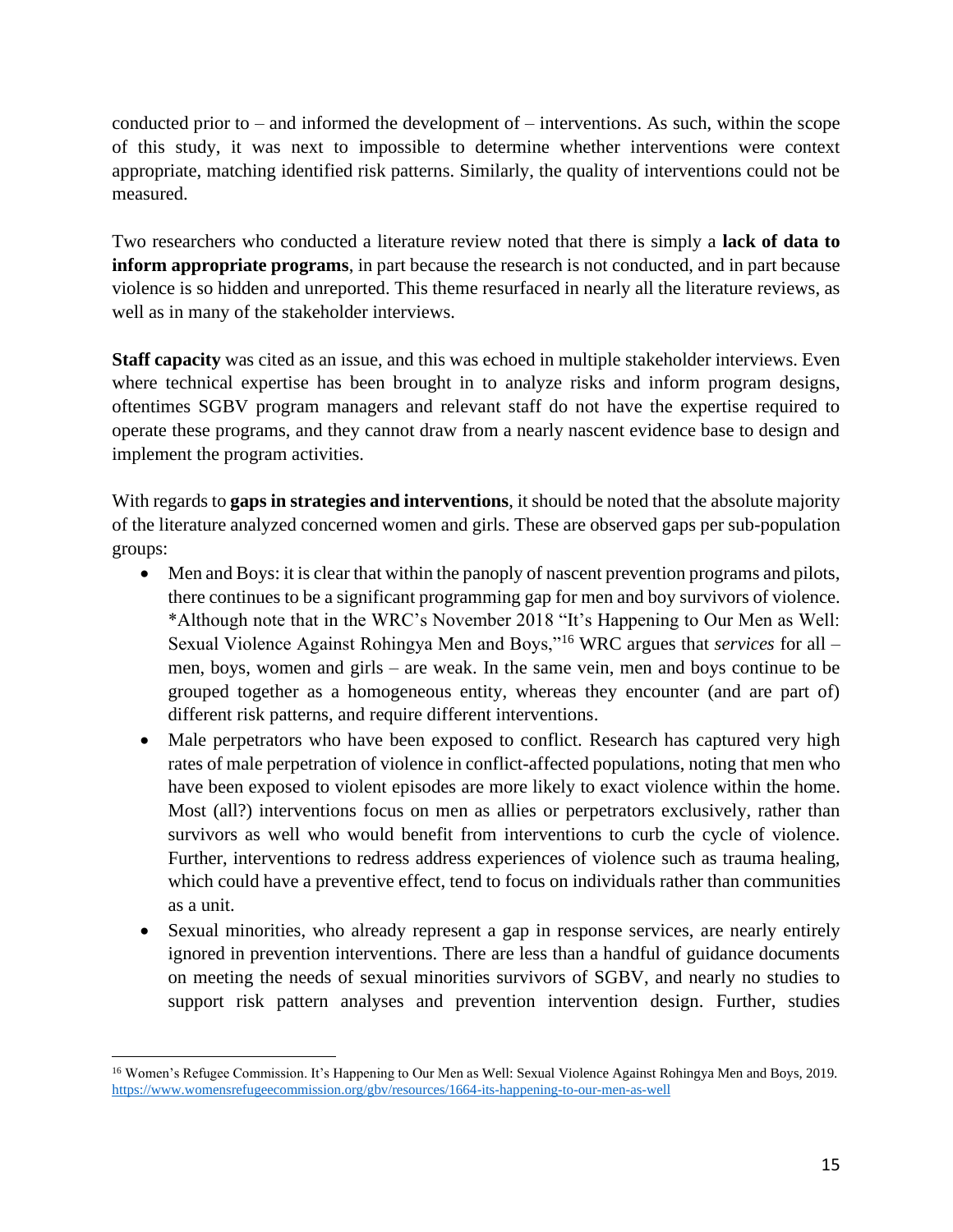contemplate LGBTQI as a homogenous group, when risk patterns and solutions differ largely for each minority.

- Other specific vulnerabilities such as elderly, people living with HIV/AIDS, people living with disabilities. While there has been increasing attention on these specific vulnerabilities over past years, this cohort is not yet a consistent target of interventions in each emergency.
- Men that do not see themselves as bound by social norms. One researcher notes that social norms strategies only target men who are or see themselves as bound by social norms.
- Adolescent girls, in the spectrum of age-appropriate interventions, are still often overlooked despite the increasing attention and over the past years. As the September 2019 What Works synthesis notes, the VAWG programming is often siloed into services for adult women of child-bearing age, and children protection programming. One stakeholder also noted that male children/adolescent boys are also overlooked.
- Children affected by IPV and other forms of violence in the household. The abovementioned review of IPV and VAC interventions noted that programs are fragmented across the SGBV and child protection (CP) sectors; CP might focus on family reunification but not on VAC in the household, while SGBV intervention might ignore the impact of IPV on children.

*"These fragmented efforts also fail to recognize the shared risk factors that likely underline both VAW and VAC in humanitarian emergencies, including changes in household size and housing conditions resulting from displacement, conflicts over strained resources, early marriage of girls, and changes in household gender roles" (Stark et al, CPC Learning Network, 2017)*

Regarding risk types, the vast majority of guidance and interventions studies relate to SGBV in general, sexual violence generally, sexual violence in relation to firewood collections, IPV, and risks stemming from economic vulnerability. This presents a gap in guidance, studies and learning for other forms of SGBV that occur in conflict-related humanitarian settings including but not limited to early marriage, FGM/C, confinement and slavery. The most glaring gap is trafficking for sex, labor and other exploitative reasons.

It is interesting to note that when queried on what are notable gaps in prevention strategies and interventions, one seasoned researcher who has been involved in several high profile evaluations, responded more generally: *"Everything from carefully thought-out conceptual frameworks and causal pathways to a robust, faithful implementation science model, where you are measuring the implementation, making sure that it is being implemented the way it is intended, and measuring the outcomes, including what the unintentional outcomes may be."*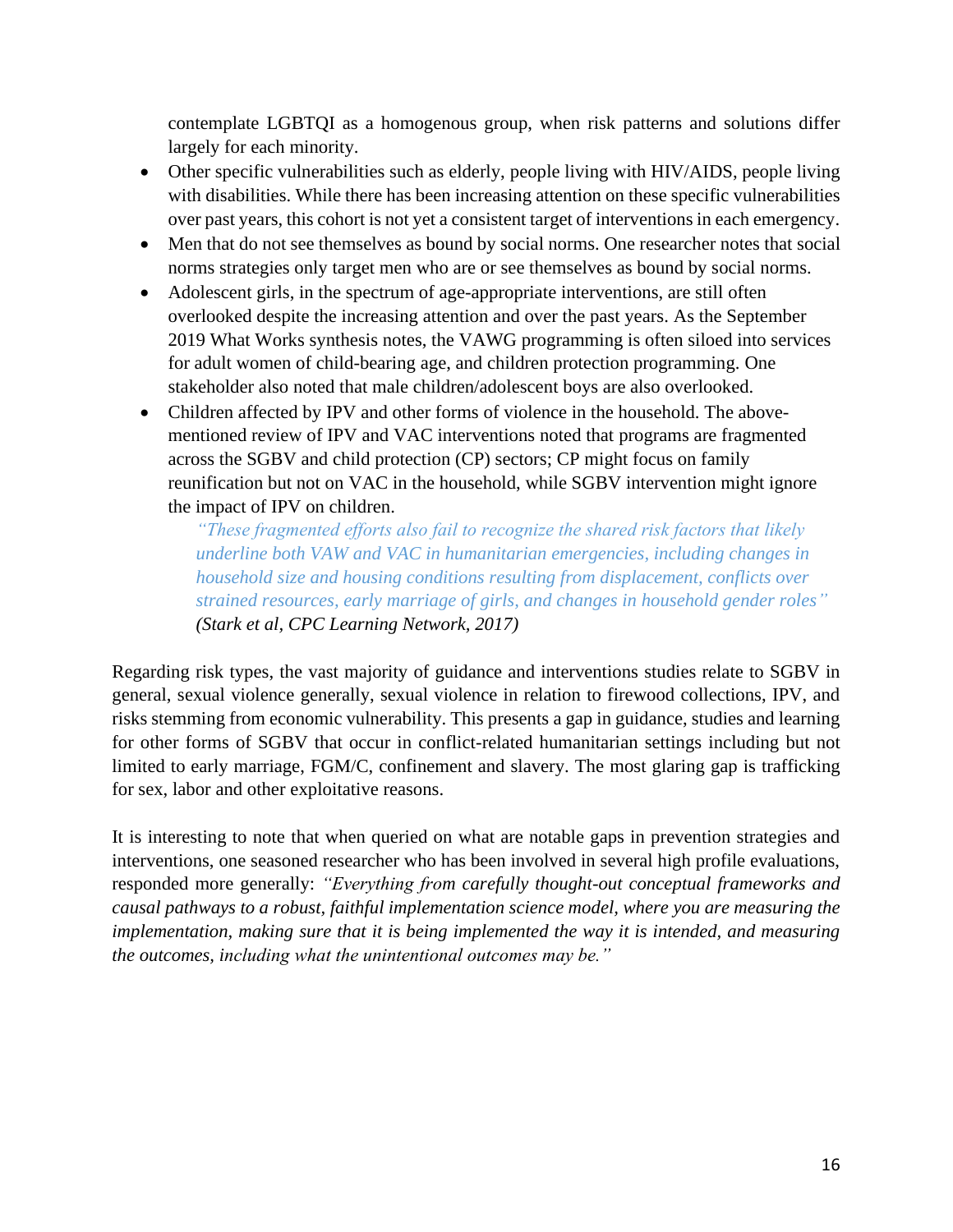# *Global & context-specific theories of change that underpin GBV prevention programs*

Stakeholders interviewed had mixed experiences and feeling regarding their agencies' theories of change. Those representing institutions with robust GBV technical and research departments stated that most if not all of the field programming is couched in and informed by the respective organization's global theory of change. Others that represent institutions with less longstanding GBV expertise and smaller teams overstretched to meet the agency's needs indicated that where theory of changes had been developed, they remained just that – theories on paper, with an absence of organizational systems to ensure that they cascade to the field. These stakeholders expressed frustration that in spite of agency commitments, program designs did not or could not always count with their input and expertise. Yet others stated that theories of change were still (or yet to be) in development. Finally, one interviewee stated that the organization is not using any theory of changes, and are mostly pulling from established programs and toolkits and designs to inform their programs.

The literature showcased many program theories. Oftentimes they were not stated as such. The following are a sampling of deduced program theories from some of the documents and literature.

- Control over economic opportunities, income generation and land ownership (while addressing harmful social norms and mindsets in community) will reduce the risk of violence.
- Engaging women, adolescent girls, LGBTI and individuals with disabilities in economic activities \*can\* create pathways for resilience and empowerment (but can also heighten risk!)
- Representation of women in social and apolitical arenas, as well as in decision-making over issues relating to access to food, water, shelter and health services increase the likelihood of successful economic empowerment programs.
- Boys and girls who have skills to keep themselves safer, who have higher levels of confidence and self-esteem, and who have the ability to articulate and explain their wishes, together with a range of coping skills, will be less vulnerable to abuse.

#### *NB: A comparison of global or agency-wide theory of change against a particular agency's program in a given context was beyond the scope of this study.*

An interesting showcase of an innovative program that appears to be firmly rooted in a stated theory of change is UNICEF's Communities Care Program, piloted in South Sudan and Somalia. The program builds on a theory of change based on UNICEF research, which suggests that for harmful norms to be abandoned in a community, wider social expectations about behaviors *and*  individual community members' personal beliefs must shift. The program's pathway of social norms change includes actions (e.g., partnership, capacity-building, resourcing and mentorship) to strengthen community-based response across diverse response sectors (e.g., education, health, psychosocial and protection) for women and girls who experience GBV; and engaging community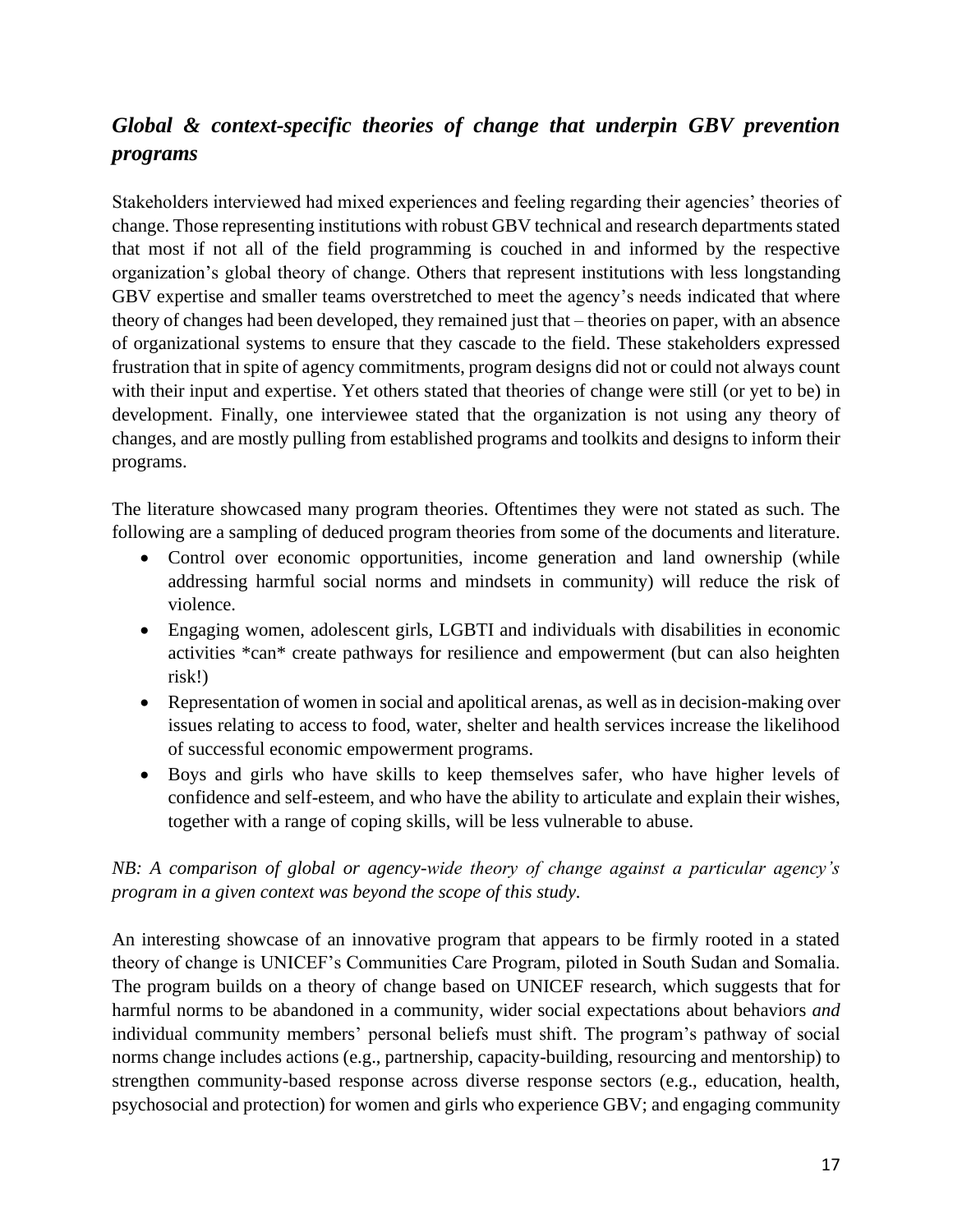members in structured facilitated dialogues that lead to collective reflection and exploration on shared values and aspirations and to examine social norms that cause and maintain GBV. Participating community members are encouraged to discuss and debate alternative behaviors that align with positive shared values to replace harmful social norms.

Another highlight of interest comes from the above-mentioned realist systemic review *[Spangaro et al. Conflict and Health (2015) 9:19]* After studying twenty sexual violence prevention interventions, the authors proposed 'underpinning mechanisms' (defined as underlying entities, processes or structures which operate in particular contexts to generate outcomes of interest) to understand the *inferred* theories of change (as the consultant understands it!) that the programs reviewed assume. In other words, the researchers, using a realist approach, attempted to recreate theories of change based off of the *sexual violence* prevention programs they studied, in order to be able to evaluate outcomes. They are as follows:

- 1. **Rape is risky:** SV is less likely to occur if perpetrator detection is likely. (through patrols as witnesses, for example). Deterrence is typically associated with legal responses; the authors propose it is relevant to all intervention types: increasing community willingness to take action increases risk perception of SV riskier.
- **2. Rape is unacceptable:** Violence is reduced when perpetrators recognize it is unacceptable. This can result from training, awareness raising.
- **3. There is help for this problem:** Services, which allow for seeking redress and sanctioning perpetrators.
- 4. **It's safe to tell:** Safe reporting mechanisms will bring survivors forward, which can lead to accountability and deterrence.
- **5. We have rights:** Increased knowledge of rights and intolerance of SV leads to increased reports leading to increased risks for perpetrators.
- **6. We can work together to address this problem:** The community collectively protects survivors, and demands sanctions for perpetrators. Community norms are affected, reducing  $IPV<sup>17</sup>$

# *Indicators used to monitor or evaluate changes in GBV risk patterns and impact of prevention activities*

No stakeholders shared their organization's [or specific programs'] GBV prevention indicators but interviewees associated with organizations with longstanding GBV and research technical experience indicated that they receive support in developing program indicators. Two members of the advisory group shared that they access indicators from a shared indicators bank with other agencies, but one noted that there aren't many that relate to prevention. Some other stakeholders shared concern over a perceived challenge that those in their agencies' M&E departments do not

<sup>&</sup>lt;sup>17</sup> Note that these are the six underpinning mechanisms which the team of researchers devised for the twenty projects reviewed; these are not necessarily applicable to all prevention projects, especially considering that they are for sexual violence prevention, specifically. However, they can be taken as a model and/or inform a similar exercise the advisory group might want to develop as part of its evaluation work.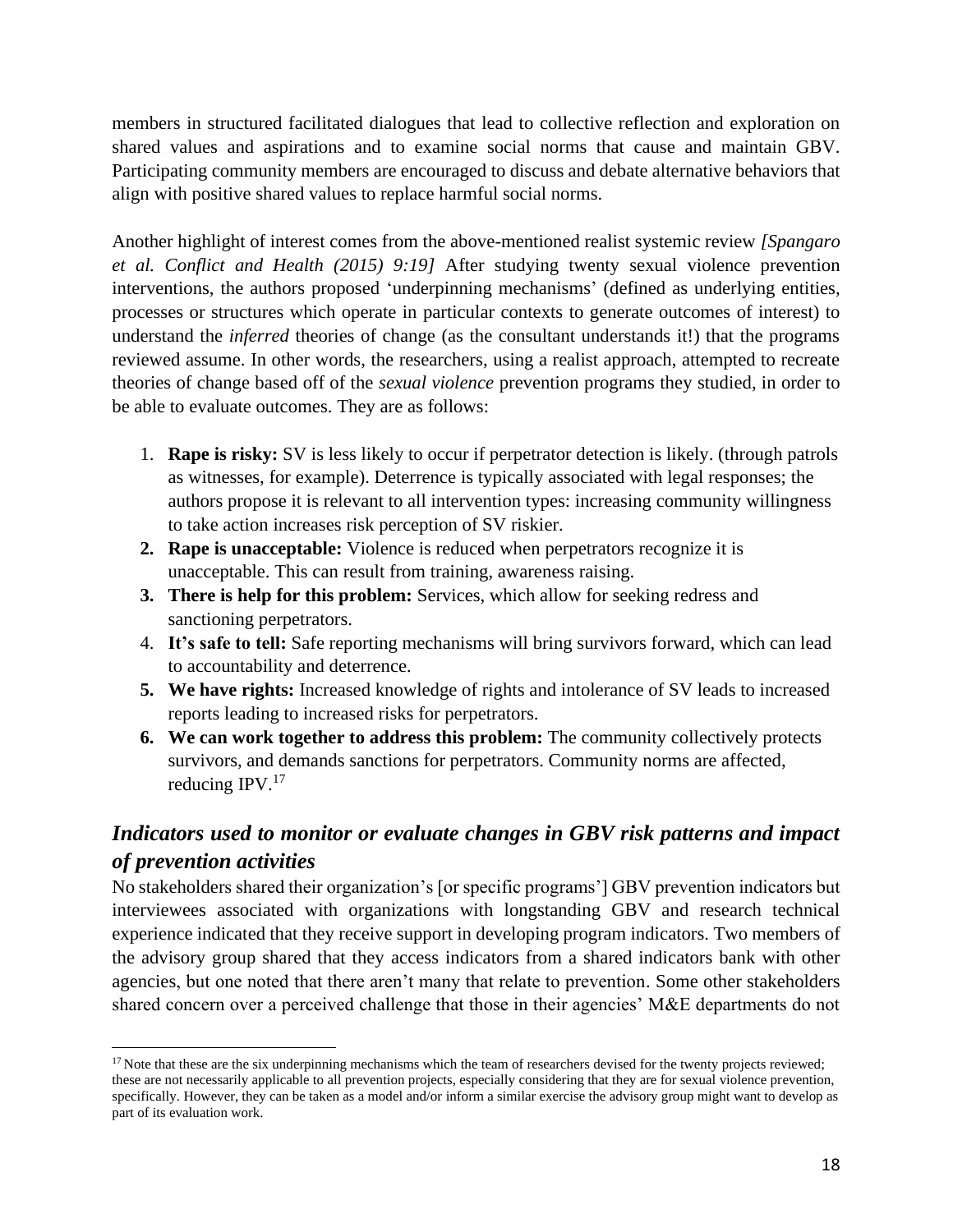have an understanding of GBV and develop unfit indicators, while GBV technical experts lack expertise in developing indicators.

Indicators were not widely presented in the majority of the general program documents [although this clearly does not indicate an absence of indicators in programs.] Academics and researchers, therefore, designed conceptual frameworks with indicators to permit for an analysis of the impact of initiatives described in their literature reviews.

For example, for one systematic review<sup>18</sup> of forty initiatives to reduce the incidence, risk and harm of sexual violence, researchers developed a list of indicators as an analytical tool. Measures/Indicators included the following mix of impact, outcome and output indicators:

- Reduced incidence/Increased sense safety in community
- Combat leaders engaged to halt sexual violence
- DDR programs implemented targeting sexual violence
- Women in peace-building targeting sexual violence
- Awareness of rights by community
- Awareness of availability of services/reporting mechanisms
- Willingness/uptake of services/reporting mechanisms
- Increased awareness by men in community of equal rights and impact of abuse
- Implementation/impact of codes of conduct/training
- Gender specific (ie. female) recruitment implemented
- Disciplinary action initiated
- Impact of patrols/firewood alternatives
- Completion of situational analysis of risk of sexual violence
- Impact of infrastructure designed for risk reduction
- Systems for distribution of food/other resources established for reduction of SEA
- Legal action initiated/convictions
- Country action on International Criminal Court provisions

A groundbreaking initiative that arose through the aforementioned Communities Care Program was the development of the first-ever social norms and beliefs about GBV scale for the program; a social norms change measure for sexual violence and GBV did not exist, to the researchers' knowledge.

There are plenty of tools (some of which are cited in the literature) to develop context-appropriate indicators. These include:

<sup>&</sup>lt;sup>18</sup> Spangaro J, Adogu C, Ranmuthugala G, Powell Davies G, Steinacker L, et al. (2013) What Evidence Exists for Initiatives to Reduce Risk and Incidence of Sexual Violence in Armed Conflict and Other Humanitarian Crises? A Systematic Review. PLoS ONE 8(5): e62600. doi:10.1371/journal.pone.0062600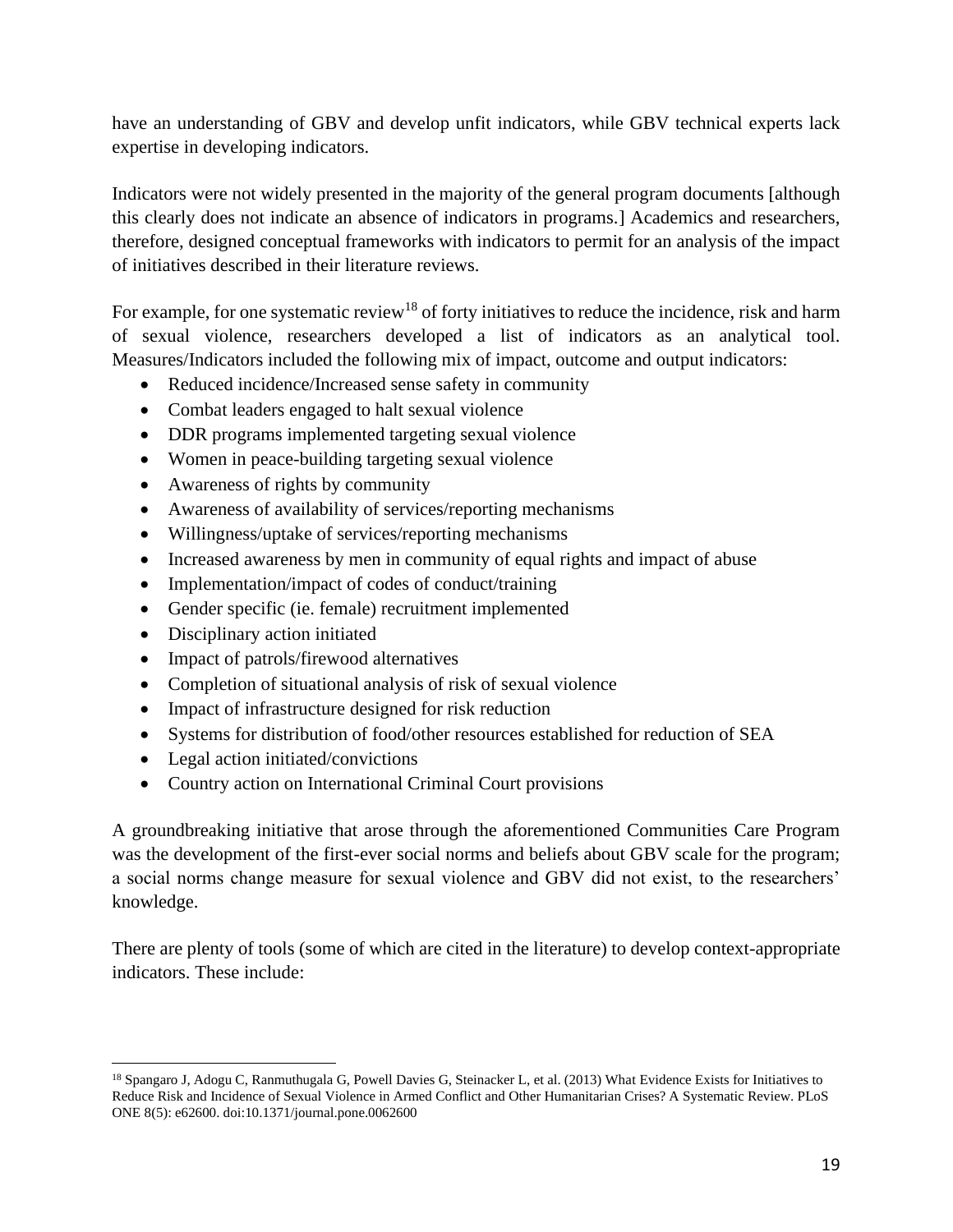- The George Washington University Global Women's Institute's 2017 GBV Research, Monitoring and Evaluation with Refugee and Conflict-Affected Populations Manual and Toolkit.<sup>19</sup>
- Bloom, Shelah S. Violence Against Women and Girls: A Compendium of Monitoring and Evaluation Indicators (MS-- 08-‐30). Chapel Hill, NC: MEASURE Evaluation, Carolina Population Center, University of North Carolina and Chapel Hill; 2008.<sup>20</sup>
- Toolkit for Monitoring and Evaluating Gender-Based Violence Interventions along the Relief to Development Continuum.<sup>21</sup>
- United Nations Division for the Advancement of Women, United Nations Economic Commission for Europe, United Nations Statistical Division. Indicators to Measure Violence against Women. Report of the Expert Group Meeting, 8 to 10 October 2007. Geneva: United Nations Human Rights Council; 2008.<sup>22</sup>
- Jansen, Henrica. Indicators to measure Violence against Women. Report of the Expert Workshop on Violence against Women – Disabling Development Geneva Declaration on Armed Violence and Development 25-26 March 2010.<sup>23</sup>

However, the prevention indicators are few, in relative terms, and many of them are outputoriented.

Additional **methods for monitoring/determining effective GBV prevention** in the literature include the neighborhood method – to estimate incidences (on the assumption that reporting mechanisms are ineffective, and people are more likely to report to family and friends rather than formal mechanisms such as the police, the courts, etc.) The neighborhood method, which operates on the assumption that neighbors and others know what is happening, surveys women about their experiences, sisters, neighbors.'

One stakeholder interviewed warned, specifically, that in "men engagement against GBV" programming literature indicates 'men's engagement' as a measure of success, rather than an actual decrease in GBV. Another shared that there is sometimes an over reliance on using counterfactual indicators for prevention programs, which can be difficult to measure.

Some stakeholders interviewed discussed the importance of expanding the scope of indicators to include proxy indicators that do not necessarily measure the actual incidence but other actions that contribute to the overall agency and safety of the individuals and the community. Many programs contribute to prevention work by way of building individual and community assets agency in the social, economic, and personal choice realms (such as agency over bodily integrity). They recommend that the community think beyond the confines of SGBV prevention to prevent SGBV;

<sup>19</sup> <https://globalwomensinstitute.gwu.edu/sites/g/files/zaxdzs1356/f/downloads/Manual%20and%20Toolkit%20-%20Website.pdf>

<sup>20</sup> <https://www.measureevaluation.org/resources/publications/ms-08-30>

<sup>21</sup> [https://www.usaid.gov/gbv/monitoring-](https://www.usaid.gov/gbv/monitoring-‐evaluating-‐toolkit)‐evaluating-‐toolkit

<sup>22</sup> [http://www.un.org/womenwatch/daw/egm/IndicatorsVAW/IndicatorsVAW\\_EGM\\_report.pdf](http://www.un.org/womenwatch/daw/egm/IndicatorsVAW/IndicatorsVAW_EGM_report.pdf)

<sup>&</sup>lt;sup>23</sup> [http://www.genevadeclaration.org/fileadmin/docs/Expert\\_Workshops\\_VAW/Technical\\_Note\\_-\\_Henriette\\_Jansen.pdf](http://www.genevadeclaration.org/fileadmin/docs/Expert_Workshops_VAW/Technical_Note_-_Henriette_Jansen.pdf)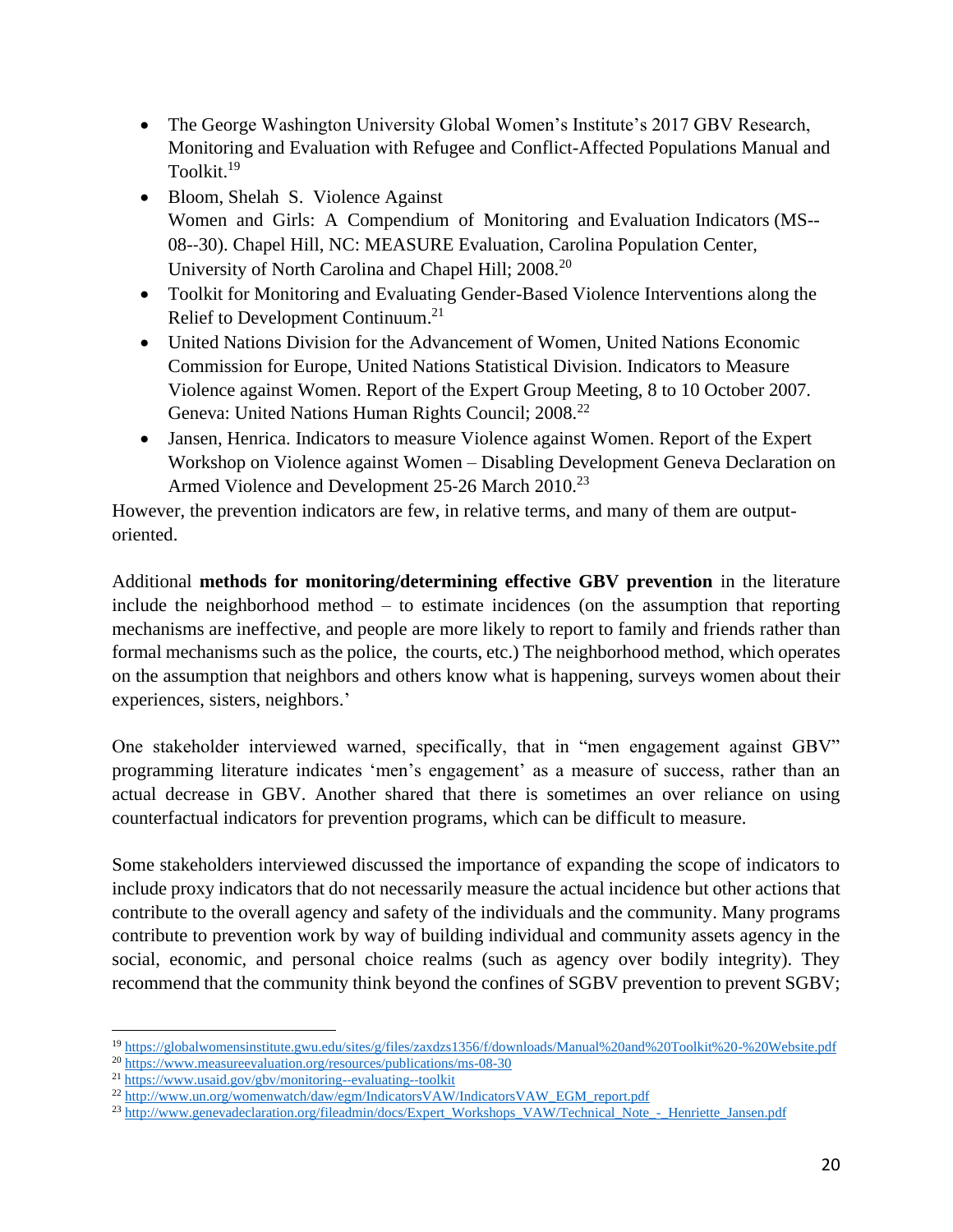there is a need to focus more on (and monitor) the root causes and drivers. Otherwise, the community might miss measurements of other issues that give a fuller picture of how well the prevention interventions are performing in terms of prevention impact.

Finally, one interviewee with expertise in monitoring, evaluation, and learning stressed that it is critical for any monitoring and evaluation approach to have a systems-lens, which considers all of the actors at play within the system, the influence the project has (or should have) on each stakeholder and the influence each stakeholder has on each other. This requires a deeper level of contextual understanding, and takes the form of a social network and power mapping. The interviewee noted that the exercise might not be that different from a power mapping, but it is important to be intentional about it. Further, the interviewee noted that current evaluation frameworks do not always have qualitative methodologies as such, and a methodology such as described above has not always been welcomed.

# *Evidence Base*

There are evaluations conducted and reported by the organizations implementing the interventions, as well as academic evaluations of programs. Following are a few of a larger sample of specific prevention programs and their reported outcomes, as studied by Holmes and Bhuvanendra.

#### **Reducing Risk: IRC EA\$E – Burundi**

- Village Saving and Loans Associations & Talking about Talking program to reduce hypothetical risk that IPV may accompany financial empowerment of women
- The reported positive impact was a decrease in intimate partner violence and physical harm, and an increase in female decision making and negotiation power in terms of income, household purchases, family planning. It was found, however, that these results were not reflected in all household decisions. There was no improvement in choices over when to have sex or purchase alcohol. IPV did not decrease where the issue is perceived to impinge on the man – eg. burnt food, going out without husband's permission.<sup>24</sup>

## **Changing Attitudes: Oxfam in DRC**

- Purpose: Mixed Community protection committees discussing and challenging attitudes matters of concern to girls including access to education, early/forced marriage, inheritance.
- The impact was a positive effect on women's empowerment and gender equality, as reported by women.

## **Prevention & Response Case Study – CARE in Dadaab, Kenya**

<sup>&</sup>lt;sup>24</sup> Rebecca Holmes and Dharini Bhuvanendra. Preventing and Responding to GBV in Humanitarian Crises, Humanitarian Practice Network, Overseas Development Institute, January 2014. [https://assets.publishing.service.gov.uk/media/57a089b2ed915d3cfd0003a8/GBV\\_in\\_emergencies\\_NP\\_77\\_web.pdf](https://assets.publishing.service.gov.uk/media/57a089b2ed915d3cfd0003a8/GBV_in_emergencies_NP_77_web.pdf)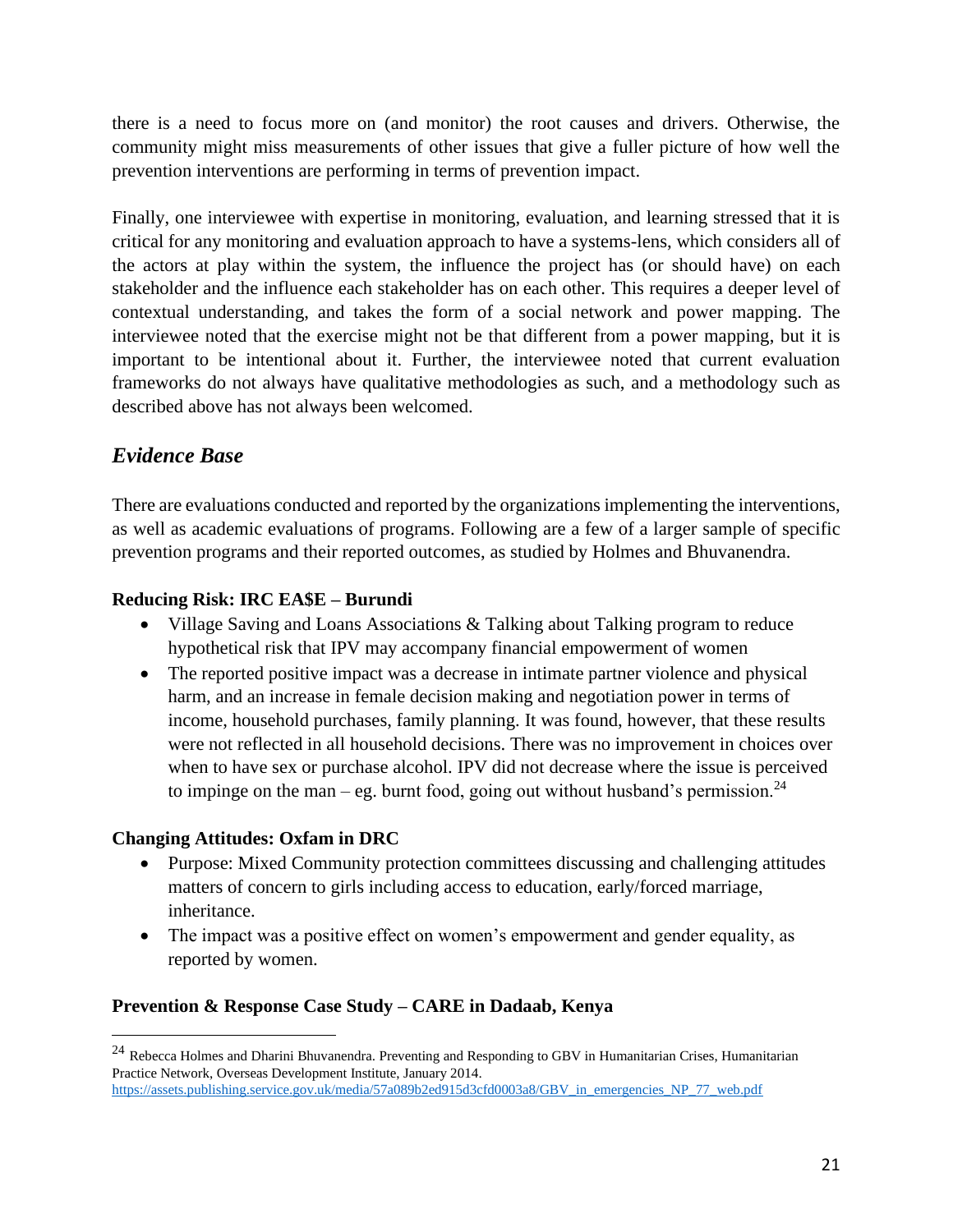- Multiple outreach campaigns.
- The reported impact was an increased awareness of the effects of FGM, reinforced by religious leaders' communications that FGM is not a religious obligation on Muslims. A transition to a less severe form of FGM practice was reported.

On the one hand, these and other positive impacts reported in many of the studies reviewed by researchers. But on the other, in the same reviews, researchers assert that oftentimes the quality of the study (as was the case for the above-mentioned programs) could not be ascertained and the sustainability of the programs could not be measured.

*"None of the programmes looked at in this study measured changes in attitudes and perceptions in the long term, and only a handful noted changes in wider community attitudes beyond the target group." - Holmes and Bhuvanendra, HPN, 9*

In fact, researchers caution that reported positive results must be weighed against a series of challenges. In multiple literature reviews, researchers found a shrinking pool of studies that fit inclusion criteria due to inadequate studies with few rigorous evaluation methods that made it difficult to analyze. In one of the literature reviews in this scoping, for example, only 15 of 100 documents were deemed good enough quality to include. In another (2012) systematic review of prevention and management strategies for GBV in refugee settings, the researcher found that none of the literature identified met the inclusion criteria, as "studies did not define and/ or measure outcomes; were primarily descriptive or guidelines without primary data; … did not describe treatment or prevention strategy; no baseline data for comparison; qualitative without outcome measurement."<sup>25</sup>

Nevertheless, a later review of literature reviews presented in a 2016 What Works to Prevent VAWG in conflict and humanitarian settings evidence brief did note some positive trends that tell us some of the following:

- The most successful programs *per the literature reviews* are multifaceted, addressing underlying risk factors, and engaging all community members (not only survivors and perpetrators).
- The most successful attitude changing interventions *per the literature reviews* are community-based, awareness-raising programs that are multi-exposure, involve both men and women, and focus on strengthening family relationship, addressing stigma associated with VAWG, encouraging healthy conflict resolution strategies and developing effective communication skills.

<sup>25</sup> Murphy, Arango, Hill, Contreras, MacRae, and Ellsberg. Evidence Brief: What works to prevent and respond to violence against women and girls in conflict and humanitarian settings? What Work to Prevent Violence Against Women and Girls in Conflict and Humanitarian Settings, August 2016.

[https://globalwomensinstitute.gwu.edu/sites/g/files/zaxdzs1356/f/downloads/WWs%20Evidence%20Brief%20August%202016%](https://globalwomensinstitute.gwu.edu/sites/g/files/zaxdzs1356/f/downloads/WWs%20Evidence%20Brief%20August%202016%20WEB.pdf) [20WEB.pdf](https://globalwomensinstitute.gwu.edu/sites/g/files/zaxdzs1356/f/downloads/WWs%20Evidence%20Brief%20August%202016%20WEB.pdf)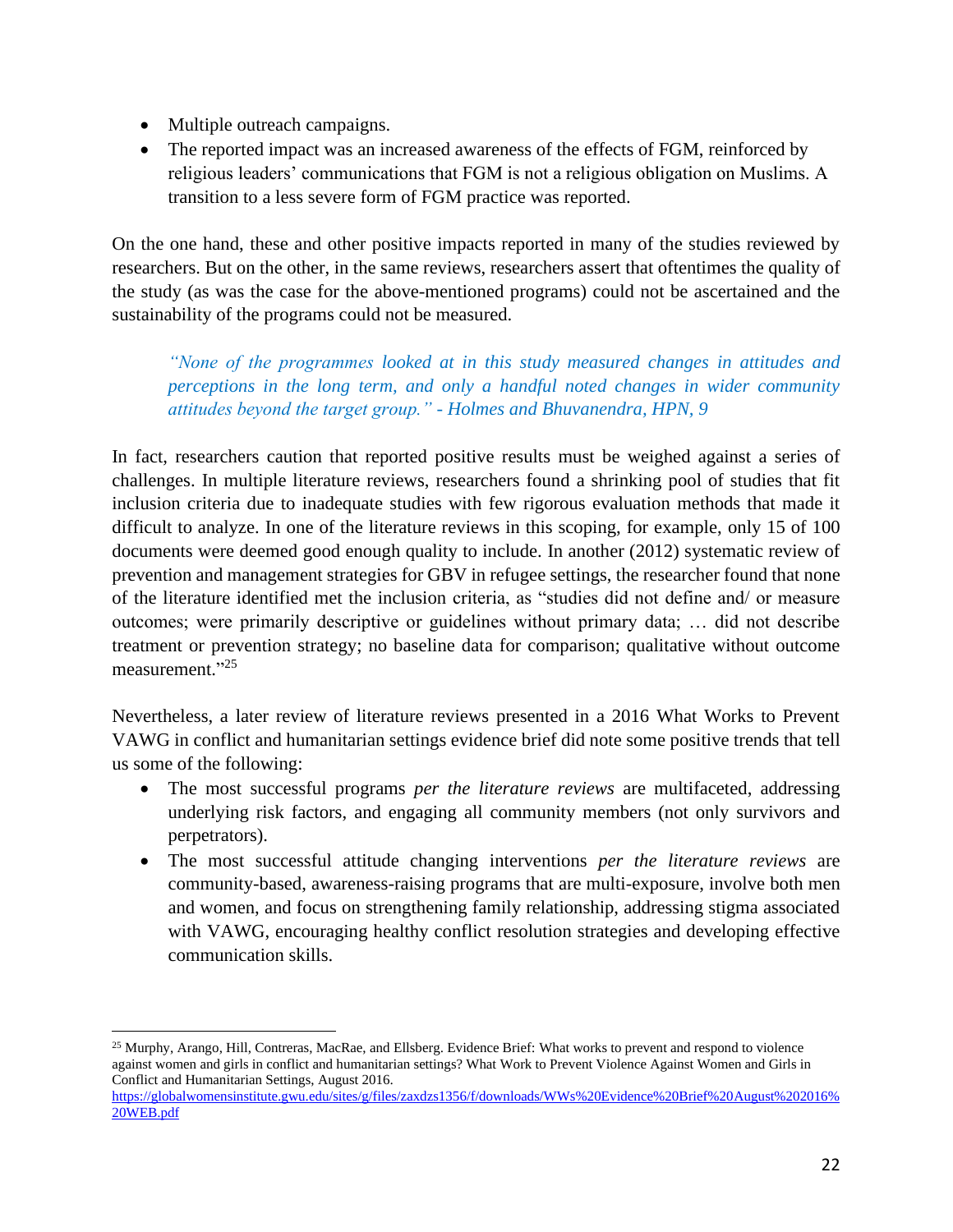- The most effective programs to reduce IPV acceptance and incidence *per the literature reviews* are those that target underling gender inequitable norms and power structures throughout entire community, including men and boys.
- *Per the literature reviews*, economic empowerment programming coupled with conflict management/communication skills programming has the *potential* to reduce violence while empowering women within household.
- Firewood distribution and fuel alternative programs have been *reported* to reduce risk and incidence of sexual violence in camp based settings, *per the literature reviews*.

In the above-mentioned realist systemic review *[Spangaro et al. Conflict and Health (2015) 9:19]*  where proposed underpinning mechanisms were tested across twenty sexual violence prevention interventions, the most positive outcomes were linked to interventions with multiple components (multiple strategies) and where community engagement and mobilization had occurred (engagement of leaders, community bans on alcohol with curfew and night patrols, community discussion and consultations, awareness raising activities, combined with systems and security interventions (such as patrols for firewood).

Authors still cautioned that limited conclusions could be drawn from available evidence. For example, in relation to an apparent reduction in reported rapes by 45 percent in Dadaab in households that were fully supplied with firewood, as compared to periods when they are not, it is difficult to credit firewood-related sexual assault reduction entirely to the project due to a high degree of variability in timing of reporting.<sup>26</sup>

*"..the quality of evidence on effectiveness of interventions is weak with most studies employing non-rigorous methodologies (lack of control groups, no randomization, reliance only on limited qualitative data or field visit information, small sample sizes,*  lack of assessment of long term outcomes or impacts, etc.). This limits conclusions that *can be drawn based on available evidence." – What Works evidence brief 2016* 

Several stakeholder interviewees underscored that the GBV prevention community simply does not yet have an evidentiary base for successful interventions. But there is learning and promising interventions to be further evaluated, scaled up and piloted in other contexts – learning and promising interventions that are arising from partnerships with institutions and academia, which bring rigor to the program design and evaluation framework.

A September 2019 What Works to Prevent Violence Against Women and Girls in Conflict and Humanitarian Settings Synthesis brief of new results from eight research studies and research

<sup>&</sup>lt;sup>26</sup> Murphy, Arango, Hill, Contreras, MacRae, and Ellsberg. Evidence Brief: What works to prevent and respond to violence against women and girls in conflict and humanitarian settings? What Work to Prevent Violence Against Women and Girls in Conflict and Humanitarian Settings, August 2016.

[https://globalwomensinstitute.gwu.edu/sites/g/files/zaxdzs1356/f/downloads/WWs%20Evidence%20Brief%20August%202016](https://globalwomensinstitute.gwu.edu/sites/g/files/zaxdzs1356/f/downloads/WWs%20Evidence%20Brief%20August%202016%20WEB.pdf) [%20WEB.pdf](https://globalwomensinstitute.gwu.edu/sites/g/files/zaxdzs1356/f/downloads/WWs%20Evidence%20Brief%20August%202016%20WEB.pdf)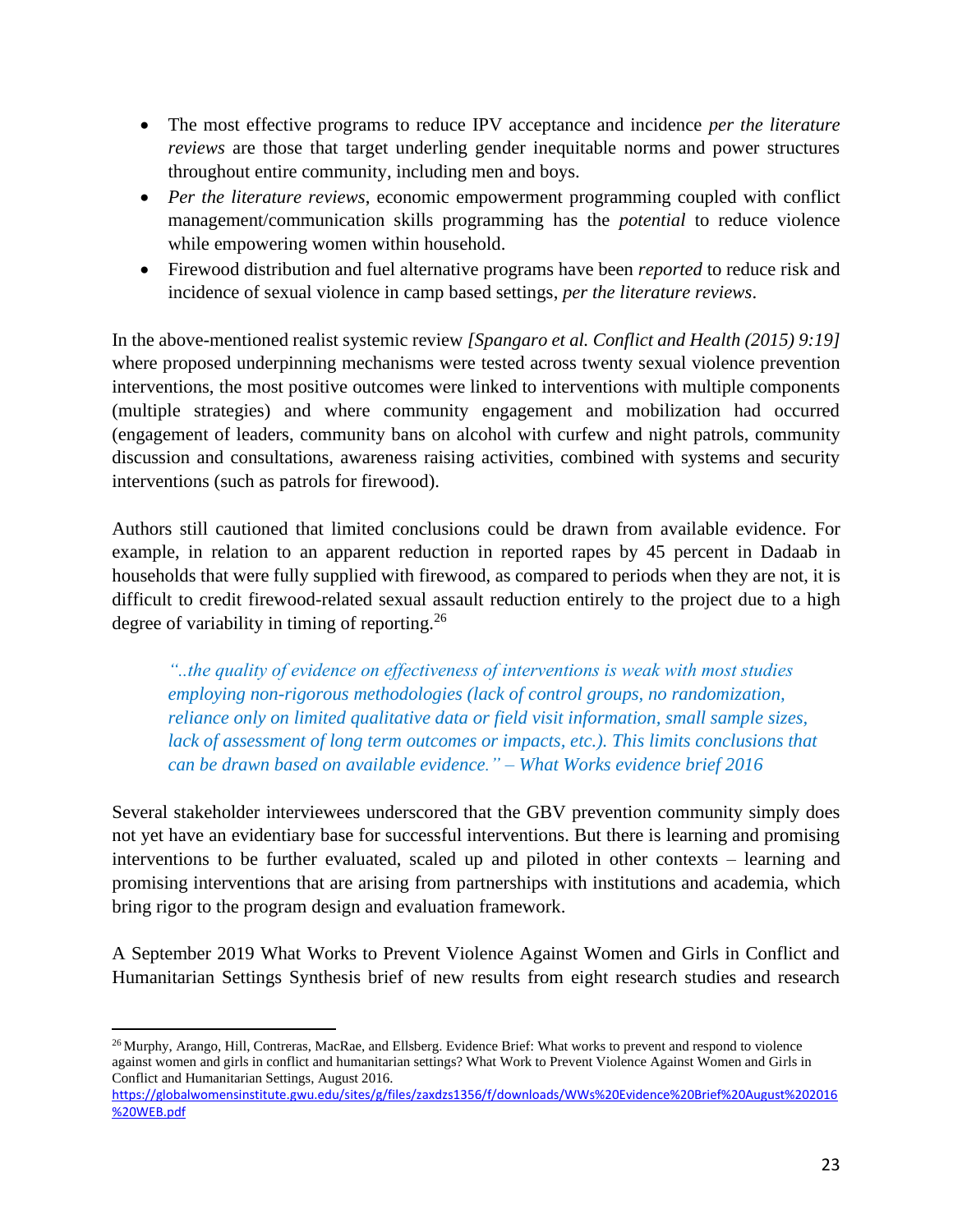published in the past four years tells us that still no prevention studies have been found to be effective, but does highlight promising practices and where further research can be conducted:

| <b>Assessment</b>                   | a n countrivit programmat resumary y a my chache or min country parameter<br><b>Summary</b>                                                                                                                                                                                                                                                                                                                                                                                                                                                   | <b>Description of studies</b>                                                                                                                                                                                                                                                                                                                                                                                                  |
|-------------------------------------|-----------------------------------------------------------------------------------------------------------------------------------------------------------------------------------------------------------------------------------------------------------------------------------------------------------------------------------------------------------------------------------------------------------------------------------------------------------------------------------------------------------------------------------------------|--------------------------------------------------------------------------------------------------------------------------------------------------------------------------------------------------------------------------------------------------------------------------------------------------------------------------------------------------------------------------------------------------------------------------------|
| Effective                           | Sufficient evidence is not available to classify any<br>intervention as "effective".                                                                                                                                                                                                                                                                                                                                                                                                                                                          | • No studies.                                                                                                                                                                                                                                                                                                                                                                                                                  |
| Promising                           | Community-based programming targeting attitudes,<br>behaviours and social norms change shows promise but<br>few evaluations have been completed and none during<br>more acute phases of emergencies.                                                                                                                                                                                                                                                                                                                                          | • A baseline/midline/endline study of school peace<br>education and community-based programme in<br>Afghanistan (Siddiq, Hemat & Corboz, 2018).<br>. A longitudinal qualitative panel study and<br>baseline/endline household survey examining the<br>effect of a faith-based programme in the DRC<br>(Palm et al., 2019).<br>. A randomised controlled trial (RCT) on social<br>norms change in Somalia (Glass et al., 2019). |
| <b>Needs</b><br>further<br>research | Adolescent girls-focused life skills and safe spaces<br>programmes show promise of changing some outcomes<br>(life skills, attitudes, etc.) that can improve the quality of<br>life of girls, but they have not been seen to affect rates<br>of violence.                                                                                                                                                                                                                                                                                     | · RCTs examining life skills and safe spaces<br>programmes targeting adolescent girls in Ethiopia,<br>the DRC and Liberia (Stark et al., 2018; Stark et<br>al., 2018a; Özler et al., n.p).                                                                                                                                                                                                                                     |
|                                     | Economic empowerment has been shown to have<br>mixed impact on VAWG outcomes. Available data shows<br>improvements in quality of relationships, gender attitudes<br>and reductions in violence; however, these were not all<br>statistically significant.                                                                                                                                                                                                                                                                                     | . An RCT on women's economic empowerment in<br>post-conflict Uganda (Green et al., 2015).<br>. An RCT of a livestock transfer intervention in<br>post-conflict DRC (Glass et al., 2017).<br>. An RCT of a social empowerment and livelihood<br>strengthening intervention in Afghanistan (South<br>African Medical Research Council and Women<br>for Women International, 2019).                                               |
|                                     | Cash transfer programmes have had mixed impacts on<br>VAWG outcomes. While these programmes can provide<br>life-saving basic needs for women and girls (and have been<br>reported to decrease IPV in non-impact evaluations),<br>the evidence obtained from impact evaluations points to<br>the need for complementary gender components to be<br>integrated into cash programmes to ensure the safety of<br>women. Further learning on whether cash can improve<br>protection outcomes for women and girls in acute settings<br>is required. | · Pre/post-test study of an emergency cash transfer<br>programme in Syria (Falb et al., 2019).<br>· Literature review of 28 studies (including<br>one impact evaluation) on cash transfers in<br>humanitarian settings (Cross, Manell, & Megevand,<br>2018).                                                                                                                                                                   |

Table: 1: Prevention programmes: A summary of key evidence from recently published studies!

To elucidate the above findings further, following are some findings from the studies undertaken:

• In the COMPASS program in DRC, where caregivers were supported with 'emotional, parental and social support skills to help prevent violence against adolescent girls,'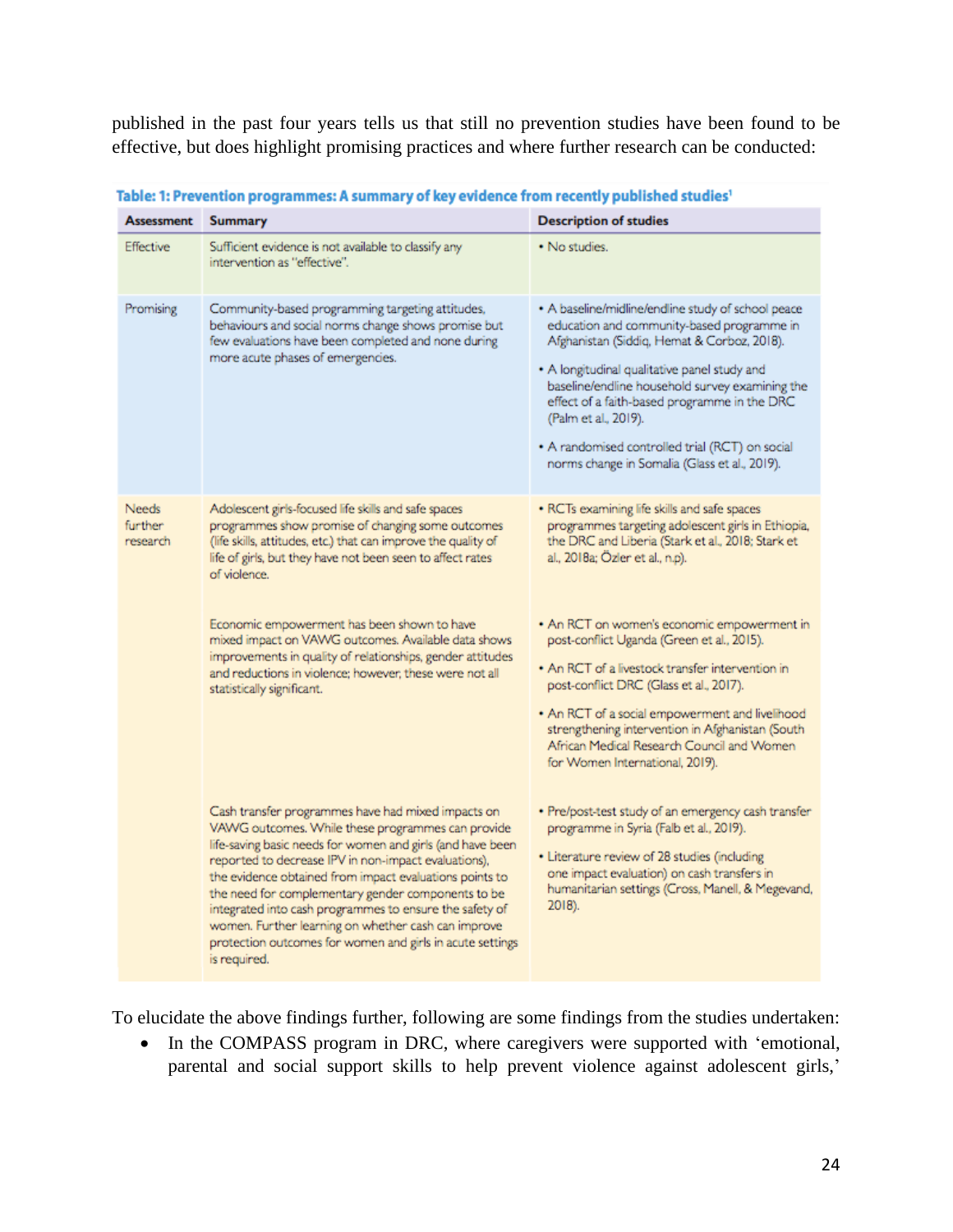supportive parenting behaviors improved, but no impact on the girls' exposure to sexual violence. This signals a need to further study and adapt the program intervention.<sup>27</sup>

• Social empowerment programs for women, which included vocational and business skills training, and cash transfers increased women's earning and savings, and improved gender attitudes. But it did not reduce IPV incidence.

It warrants mentioning that some of the challenges to verifying whether some interventions are indeed promising rest with funding and programming constraints. Multiple stakeholders interviewed said – and evaluators have written – that interventions are too short for the change we look to measure, evaluations are conducted too soon after the intervention, and donors are loath to invest the resources necessary to confirm sustainable outcomes over the long term. Further, noncompliance with program design has jeopardized programs.

# **ADVISORY GROUP CONTRIBUTIONS**

Apart from the rich contributions of the advisory group to the literature analysis documented thus far, interesting comments were shared with the consultant that elucidate differing opinions and concerns with regards to SGBV prevention, the development of a proposed PEF, and/or humanitarian agencies' capacity. Select comments are shared here for discussion as readers see fit. They have been slightly edited where necessary to maintain anonymity.

*"To do prevention work, we need to start within; I myself have been harassed by people in high levels in my organizations. If you don't do the work with the staff, you will see the same patterns within."*

*"We tend to overestimate the merits of our own culture with regards to GBV. It is not as if we have overcome gender inequality in our communities! It may not be conflict-related, but there is a relationship to power structures that we don't understand and we find that reflected internally."*

*"How can we address internalized patriarchy in a 12-month [program] cycle?!"*

*"The major gap is in the livelihood experience; many women tell us that they would contribute more [participating in program activities] but we spend all our time trying to feed our families and living in active conflict."* 

*"We tend to be a measurement-conservative community. For example, there is a lot of debate about whether prevalence studies are necessary and appropriate. The argument against these* 

 $27$  Stark L, Seff I, Asghar K, et al. Building caregivers' emotional, parental and social support skills to prevent violence against adolescent girls: findings from a cluster randomised controlled trial in Democratic Republic of Congo. BMJ Global Health 2018; 3:e000824[. https://gh.bmj.com/content/3/5/e000824](https://gh.bmj.com/content/3/5/e000824)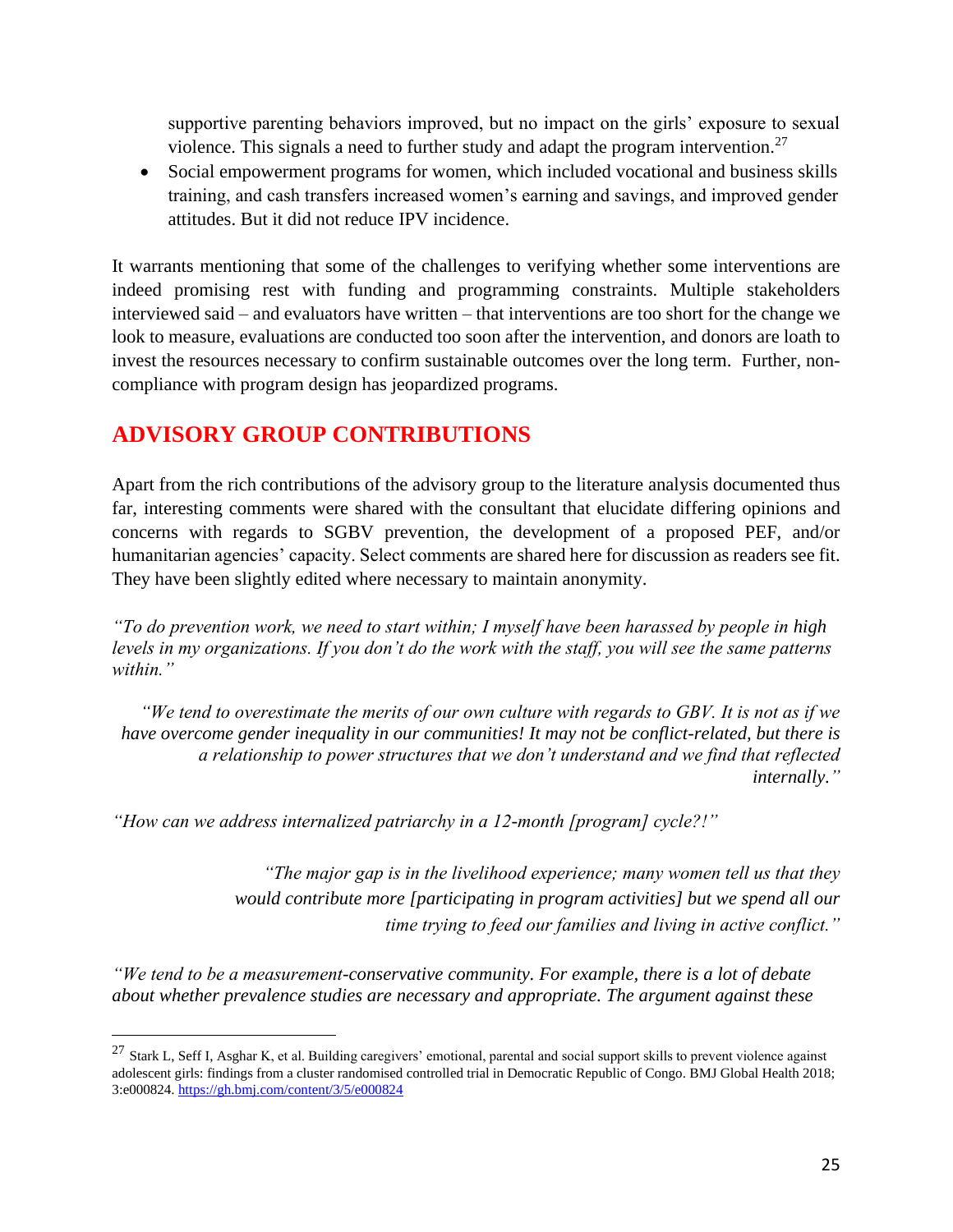*studies is that we know GBV happens in (and out of) emergencies, we don't need this data and shouldn't need this data to get funding. I completely agree that we know GBV is occurring and shouldn't need prevalence data to secure funding to start delivering services. But to me this isn't the whole story. I would say 'Yes, there is GBV everywhere AND we need core funding AND prevention and response programs will be better informed from population-based assessments and mixed methods evaluations."*

*"There is a such a big push toward formal research that there is potentially less space now for trial and error. There is probably less of an appetite now to just innovate and be creative with programming."*

*"'Some things are cultural'… somehow this is poses a limit to the protection work we do. But we don't' get the same kind of acceptance of the culture pushback in the child protection sector. We make zero leeway there. What is an adult – 18 is also cultural, yet we take the western definition and don't challenge that with a cultural argument. We make no room for exceptions there. So oftentimes we use culture as an excuse when it comes to sexual violence. There is discrimination built in. What does this mean? That we are less persistent and imaginative on how to work around culture in GBV prevention."*

*"There is a lot of focus on how you get data rather than what you do with the data. That is not so intuitive because it actually depends on problem solving skills."*

*"We gather tons of information but we don't analyze very well and then convert it to translatable action is also a challenge for sure."* 

*"The constant battle over GBV, SGBV, VAW is unhelpful. We have to be nimble enough to understand what it means to different people. GBV and VAW do have different approaches."*

*"Our focus as humanitarians is how to we do what we do, while making it safer. That is our role. Not necessarily the root causes. Changing social norms is not our remit and it is impossible to measure and it is very long term. I don't mean that we can't engage the imams and leaders on what kinds of messages are being put out to the communities. The starting point is different and what we are expecting as an outcome is quite different."* 

*"The mapping of language against vulnerability is central to getting a clear picture of who is vulnerable and who can get the information on support services, who can use them, and even for us to understand what they need."*

*"Humanitarians haven't tremendously helped when they undercut themselves saying 'anecdotal.' These tidbits are qualitative data when gathered and analyzed in a rigorous way."*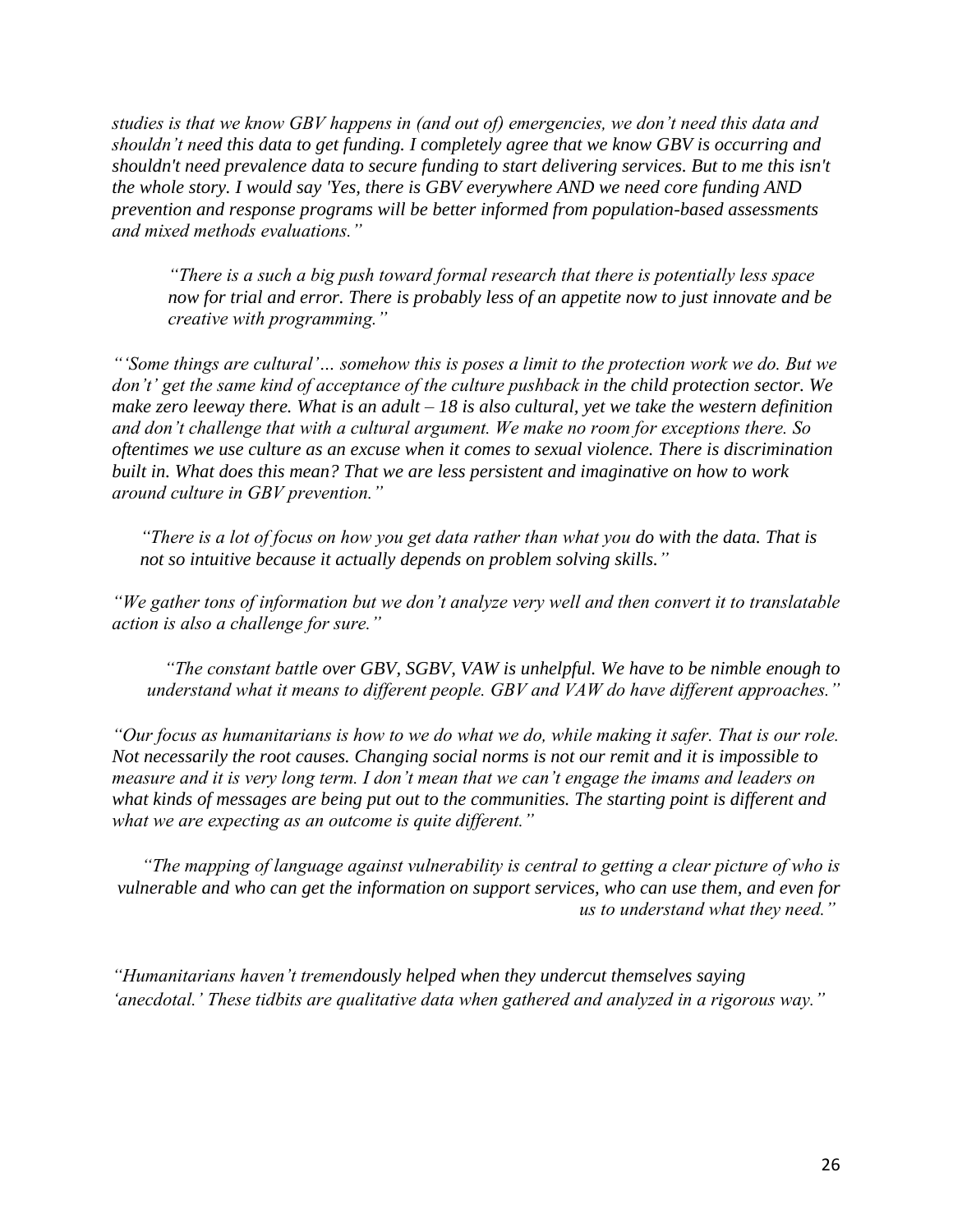# **ANALYSIS**

## *KEY FINDINGS*

## *Identifying Risk Patterns*

- In the *literature* selection, with some important exceptions, it was nearly impossible to discern what/how organizations identified risk patterns, and whether/how the risk patterns were used to design a program of interventions informed by a theory of change. Stakeholder interviews did not elucidate much further the extent to which risk patterns are identified and applied; it largely depended on the technical expertise of the stakeholder and the degree of connection that individual had to the field work.
- There is a general conflation of all elements of the risk equation risk, threat, vulnerability and capacities – across most documents (program descriptions and guidance documents). Vulnerabilities were generally not analyzed in relation to threats. Discussion of capacities (and how they were leveraged in programs) were nearly entirely absent.
- A hallmark display of a thorough risk pattern analysis is the What Works study in South Sudan. This 'study on the prevalence, forms, patterns and drivers of VAWG in South Sudan' is an exhaustive analysis that can be used to tailor prevention interventions, and be modeled for risk pattern analyses in other countries.
- Some risk pattern guidance is available, with varying degrees of detail, but there are methods and tools that can help programmers identify risk and unpack risk patterns.

## *Interventions and Strategies per risk pattern at different levels*

- Literature and systematic reviews of intervention did not/could not measure the quality of the interventions and strategies, but overall there is an absence of data to inform design. Program documents were not clearly paired with risk patterns.
- Staff capacity is a hindrance to effective intervention design and implementation.
- With the clear exceptions of recent large-scale programs that seek to prevent IPV, some researchers noted that the focus of donors and organizations still seem to be on sexual violence, despite the prevalence of data pointing to IPV and transactional sex<sup>28</sup> as the most pervasive.
- There is a dearth of literature on key geographic groups, such as emergency-affected populations in the Middle East and North Africa (MENA) region.
- There are gaps in strategies and interventions for the following sub-population groups: Men and Boys; Male perpetrators (as men who have been exposed to violent episodes, which researchers are finding positively correlates with exposure to violent episodes); Sexual minorities; the elderly, people living with HIV/AIDS, people living with

<sup>&</sup>lt;sup>28</sup> The consultant is not making a judgment call on whether or not transactional sex is classified as violence and whether/how it may differ from sex work. Preventing transactional sex is an identified gap in interventions, per the researchers and authors behind the literature and systematic reviews.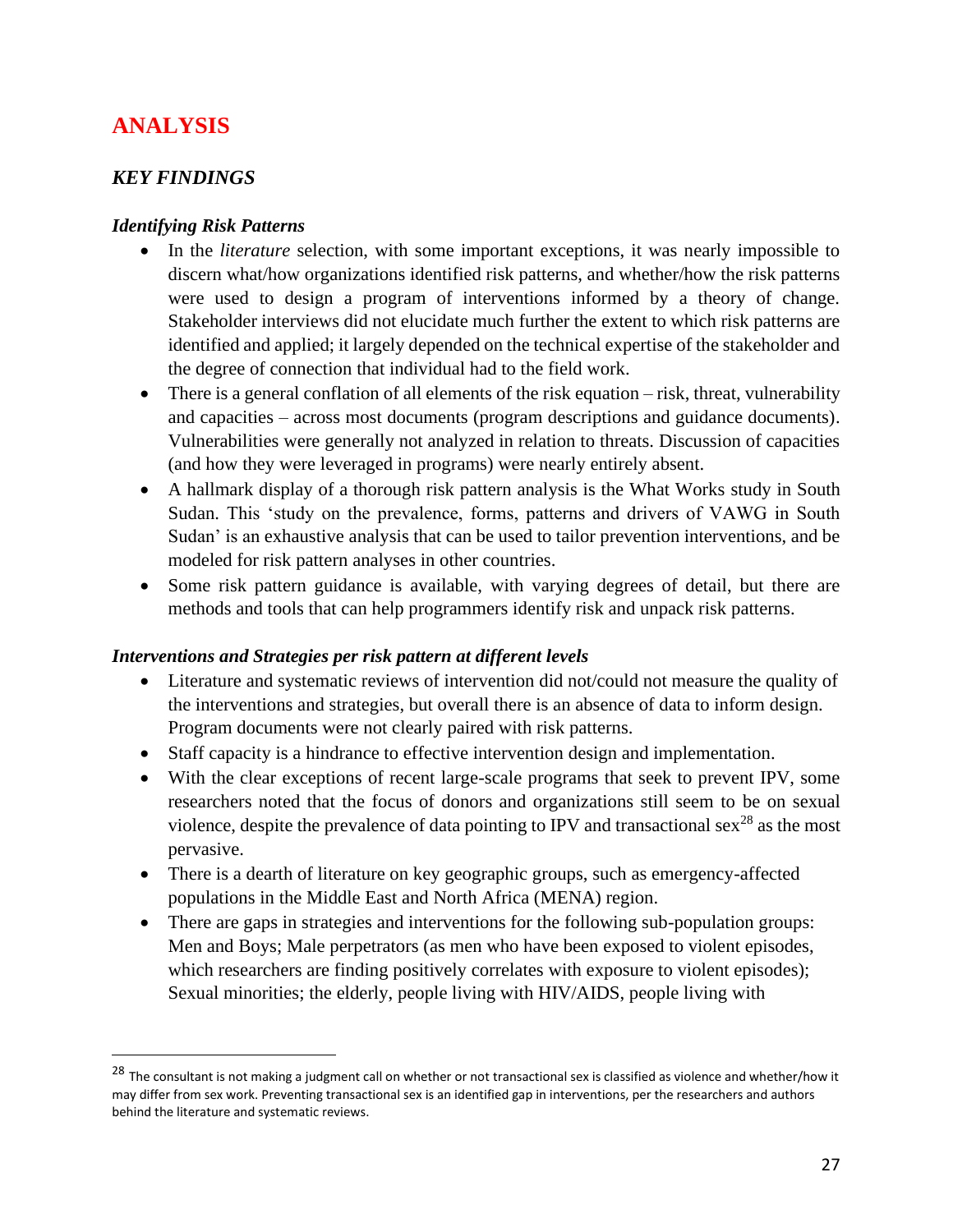disabilities; men that do not see themselves as bound by social norms; adolescent girls; children affected by IPV and other forms of violence in the household.

• Gaps in guidance and interventions per risk pattern include early marriage, transactional sex, FGM/C, slavery and trafficking for sex, labor and other exploitative reasons.

#### *Global & context-specific theories of change that underpin prevention programs*

- It is unclear in the literature to which degree global theories of change inform programming, and to which degree context-specific ones are developed to address risk patterns.
- Per the stakeholders interviewed, there is a wide range of development, use and/or reliance on theories of changes to inform programming, depending on the expertise and size of the agency.

## *Indicators used to monitor or evaluate changes in GBV risk patterns and impact of prevention activities*

- It is unclear if indicators are fit for purpose and used to measure impact, rather than outputs.
- There is a need to explore both qualitative indicators and proxy indicators.
- There are instances where new indicators for innovative interventions are developed for programs such as Communities Care. Ex. Social Norms, Communities Care.

## *Evidence Base*

- The evidence base today is nascent and weak
- No study has determined an intervention to be effective, but there are promising results.
- Interventions are too short for the change we look to measure, evaluations are conducted too soon after the intervention, and donors are loath to invest the resources necessary to confirm sustainable outcomes over the long term. Further, non-compliance with program design has jeopardized programs.
- Promising results and other interventions require further study and definitive results might only be attained with continued and more longitudinal studies of interventions.

Overall, the majority of the existing project documents reviewed do not demonstrate a clear causal pathway between risks and interventions. Questions have arisen as to the degree of contextualized and rigorous risk pattern analysis has informed program design. Further, some of the outcomes provided are anecdotal at best with little to no evidentiary basis provided. Literature reviews conducted by professional evaluators/academics [and who presumably had access to more specific project documentation] show that one must proceed with caution and the stated outcomes require further analysis; they cannot taken at face value. There is such a rich trove of thought and analysis out there, yet we still find we know very little about what works where, how it works, what are the best interventions, how to differentiate those interventions per age bracket.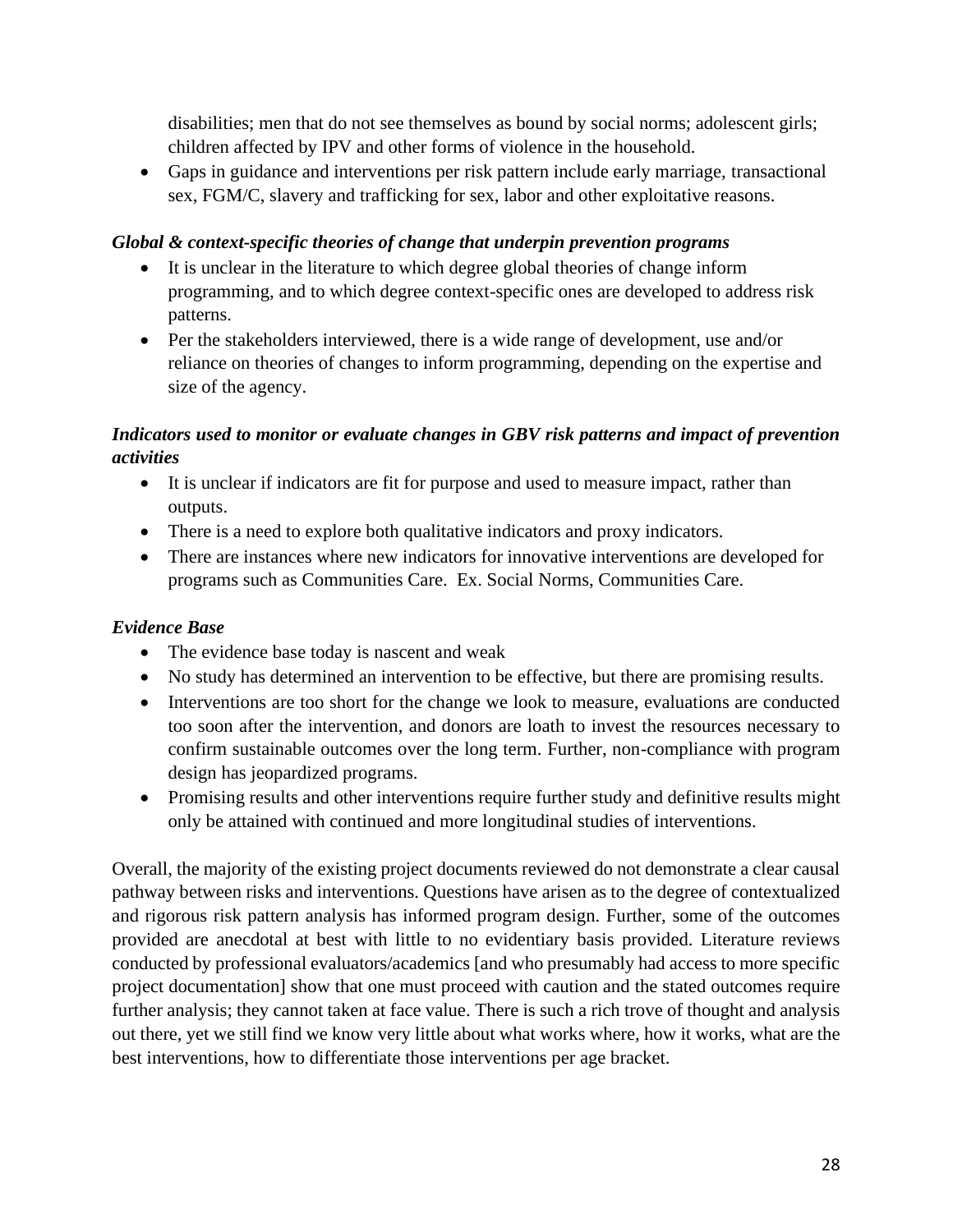# *Key Questions Moving Forward*

It is clear, from both the individual project documents, the literature and systematic reviews, and the *vast* majority of stakeholder interviews that the evidence is still scant, and the community does not have yet a sure footing on what works to prevent SGBV. There are a therefore a multitude of challenges to contend with that should be considered in advance of developing the PEF. Following are some key topics and questions that InterAction and the advisory group may want to consider in order to lay the groundwork now for a framework to support the evaluation of prevention programs for SGBV now or further down the road.

#### *Understanding nomenclature, having a common framework*

- How can we overcome the challenge of having a uniform understanding of risk patterns?
- How can an evaluation framework make clear what each of the risk equation terms mean in order to have consistency on information collected to determine patterns?
- What does language have to do with it, and how can any framework be designed to be accessible for those that use it, particularly those in the field who will be collecting the inputs?

#### *Understanding risk patterns*

- How can programmers be supported in unpacking how risk patterns change as humanitarian contexts evolve, and how they impact different subgroups?
- How do we break down the specific risk (rather than generalize all sexual violence or IPV) to specify what our programs are trying to address?
- Would a more distilled typology of "SGBV" (specifically the GBV in SGBV) be helpful toward unpacking risks, considering vulnerabilities and threats relationship to them?
- What role is language playing in how we understand risk? Who are we alienating with our language? If we do not have language maps of communities, then how can we do risk assessments – how are we communicating?

## *Theories of change*

• Would a bank of standard proposed mechanisms underpinning interventions (à la Spangaro et al) for key risk patterns be useful for programmers to adapt to context, design programs and measure interventions?

#### *Implementing the program*

- How can issues of staff capacity be addressed?
- What language do we use for staff training, and how does this inhibit learning and/or implementation?